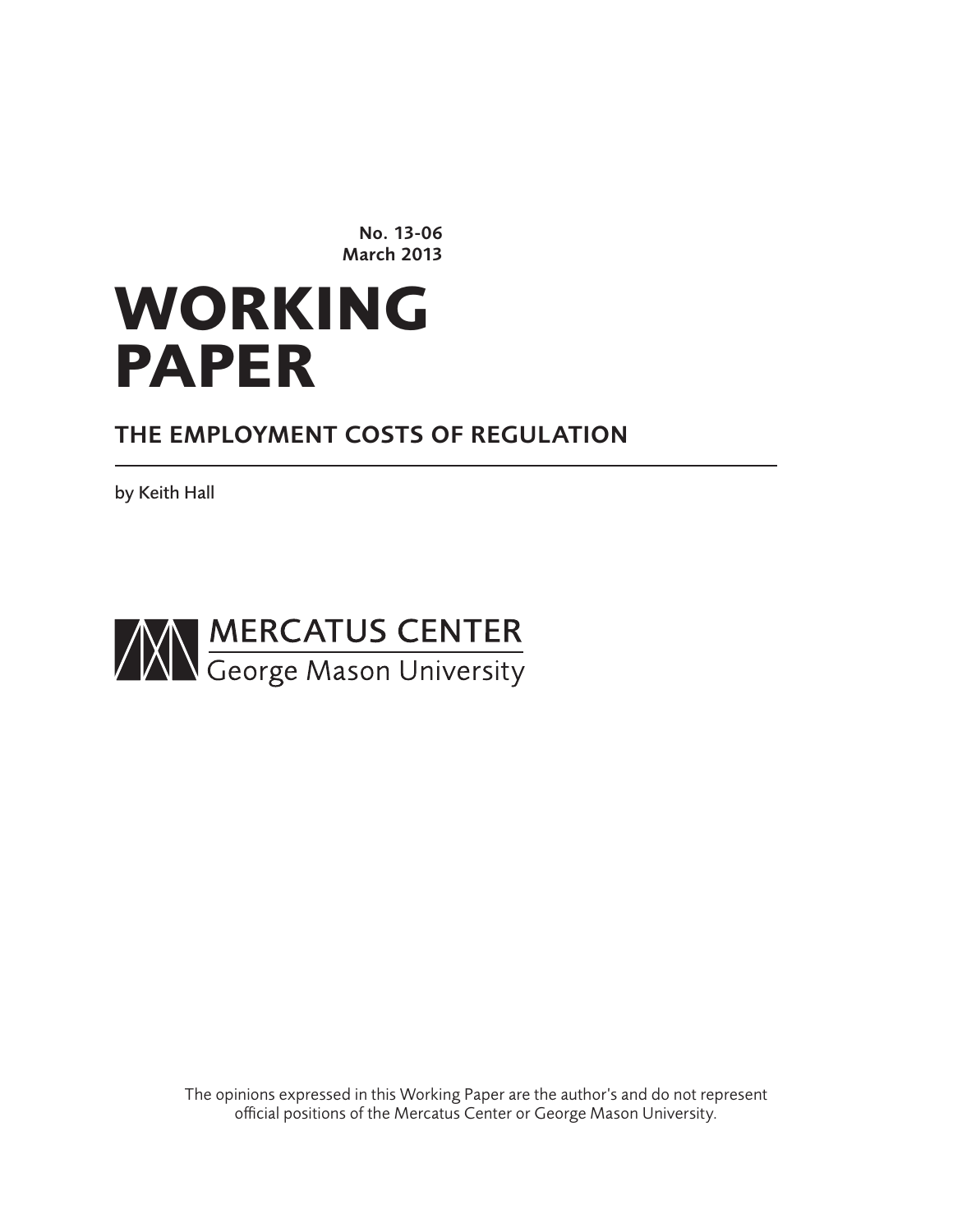# **Contact**

Keith Hall Senior Research Fellow Mercatus Center at George Mason University khall22@gmu.edu (703) 993-8298

# **Abstract**

Concern over the impact of regulations on jobs and job growth is not new, but the efforts of federal agencies have never focused effectively on labor markets effects. Part of the reason is that the empirically most important impacts on labor markets—the macroeconomic effects and the dynamic effects—are very hard to forecast. In addition, it is generally meaningless to include a simple job count as part of the analysis. Unfortunately, agencies could, but have chosen not to, estimate the likely economic cost of job displacement. This decision is not based on empirical evidence that job displacement is costless. In fact, the evidence is quite strong that job displacement of any type is very costly for individuals, families, and communities. This intentional dismissal of the cost of job displacement remains a real shortcoming of agency efforts to promote only those regulations where the benefits are worth their costs.

# **JEL Codes**

J0, J2, L5

# **Keywords**

Employment, unemployment, regulation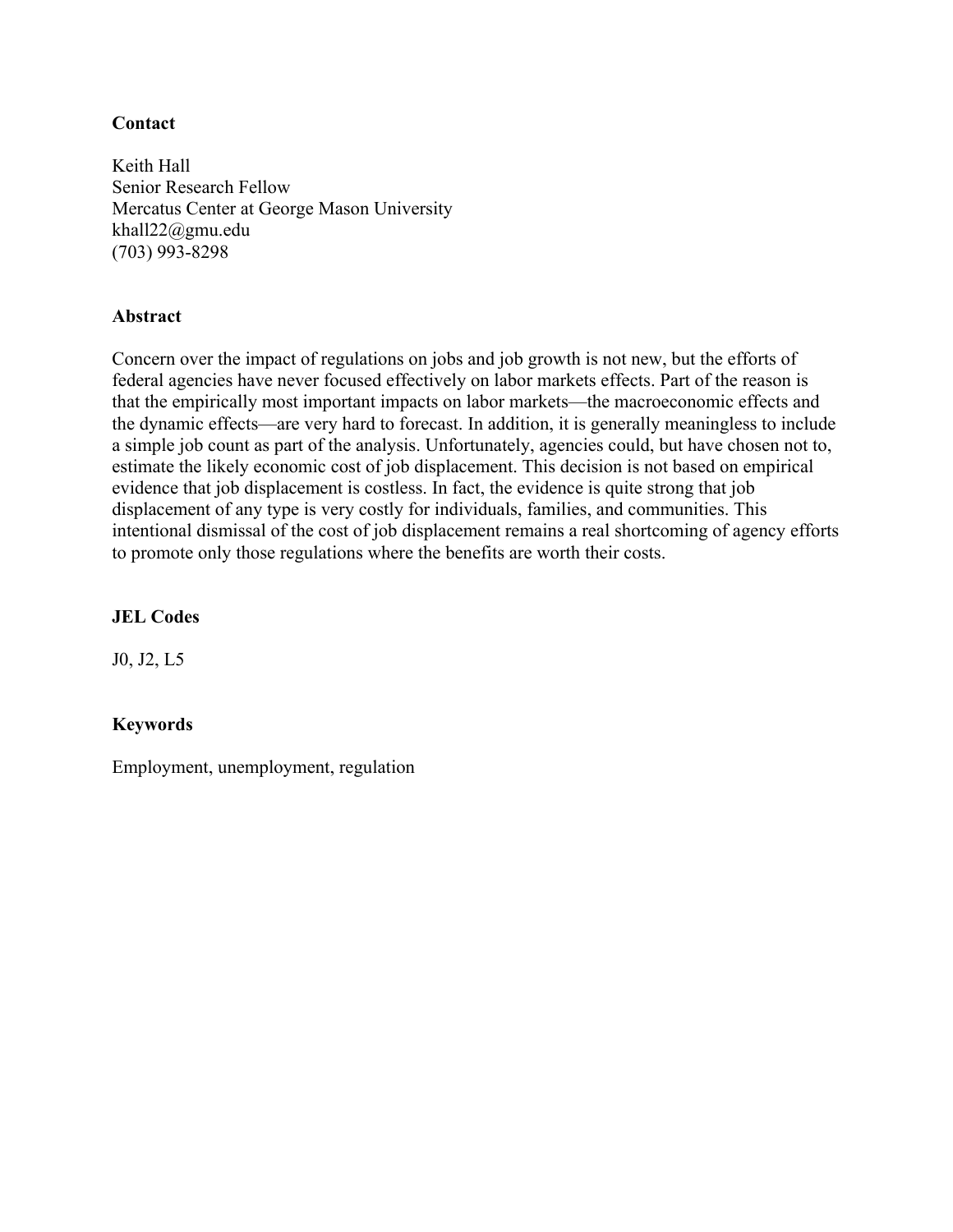#### **The Employment Costs of Regulation**

Keith Hall

It is certainly true that economies couldn't function without some sort of regulation (for example, regulations establishing and enforcing property rights). And it is clear that regulations can improve economic performance by helping to correct market failures such as the existence of significant externalities, information asymmetries, or public goods. It is also certainly true, however, that regulation has an economic cost that should not be ignored. Significant economic literature indicates that poorly designed regulation can stifle economic growth.<sup>1</sup> Because of this, beginning as far back as 1971 US federal agencies have been increasingly subject to requirements designed to ensure that expected benefits of regulatory changes outweigh their costs.<sup>2</sup> Although the use of economic methods to evaluate the likely impact of regulatory changes has expanded over the years, there remain strong critics of the quality and use of regulatory impact analyses conducted by federal agencies.<sup>3</sup>

Concern over the impact of regulations on jobs and job growth is not new, but the efforts of federal agencies to forecast the likely impact of regulatory changes have never focused effectively on labor market impacts. Part of the difficulty is that the empirically most important impacts on labor markets—the macroeconomic effects and the dynamic effects—are very hard to forecast. Instead, agencies have focused their analysis on the overall static, economic efficiency impacts of regulatory changes. This analysis, particularly when using concepts like changes in

<sup>&</sup>lt;sup>1</sup> Some recent examples of literature reviews on the empirical analysis of the impact of regulation are Parker and Kirkpatrick (2012b), Crafts (2006), and Iraldo et al. (2011).

<sup>&</sup>lt;sup>2</sup> See Hahn (1998) for a brief discussion of the history of government analysis of the likely benefits and costs of regulatory changes.

<sup>&</sup>lt;sup>3</sup> Some recent examples include Hahn and Dudley (2007), Hahn and Tetlock (2008), Ellig and Morrall (2010), and Fraas and Lutter (2011).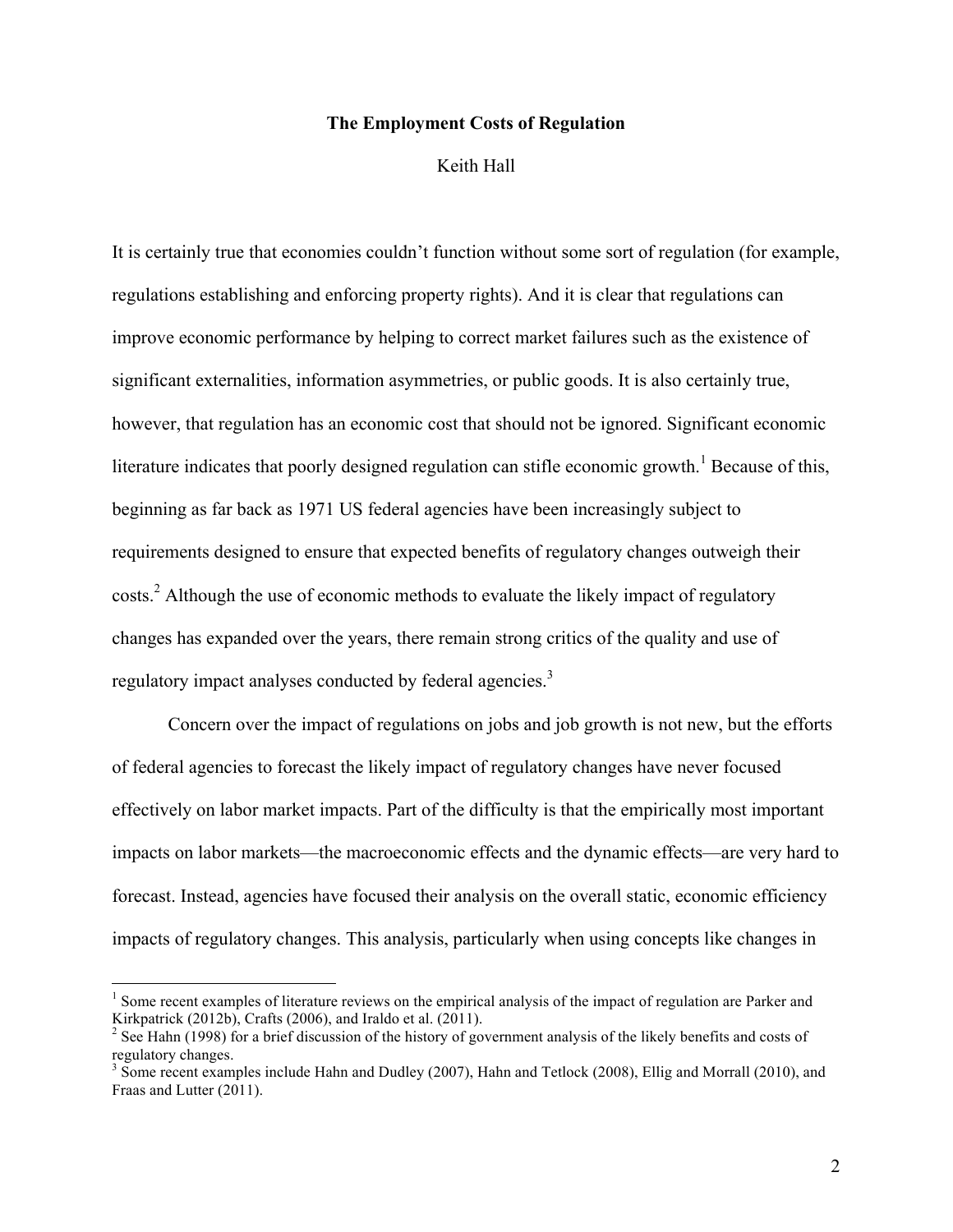consumer and producer surplus, implicitly includes the economic benefits and costs of the permanent reallocation of labor resulting from regulatory changes.

What agencies have not done in forecasting the effects of regulatory changes is examine the economic cost of job displacement. This approach is not based on any empirical evidence that job displacement is costless. In fact, the evidence is quite strong that job displacement of any type is very costly for individuals, families, and communities. Instead, it is based on the theory that labor markets are somehow much more efficient than other markets and periods of unemployment are short and relatively painless. Although the lack of effective methodologies for forecasting the macroeconomic and dynamic impacts of regulation may be the biggest problem facing regulators, the intentional dismissal of the cost of job displacement remains a real shortcoming of agency efforts to promote only those regulations where the benefits are worth their costs.<sup>4</sup>

#### **The Economic Impact of Regulation**

!!!!!!!!!!!!!!!!!!!!!!!!!!!!!!!!!!!!!!!!!!!!!!!!!!!!!!!!!!!!

Regulations can have an impact on labor markets in a number of ways. First, regulations can have temporary or transitional effects. If a regulation raises the cost of production, resulting higher prices can reduce demand for regulated products or services and therefore limit employment in regulated industries. They may also cause job loss in other industries as purchasers of higher-priced regulated goods or services deal with higher costs of production or, in the case of consumers, with diminished buying power. They may also lead to temporary demand for labor in compliance activity as new equipment is installed or new processes are developed.

<sup>&</sup>lt;sup>4</sup> Masur and Posner (2012) also make the argument that agencies should incorporate the cost of job displacement into benefit-costs analyses by predicting and monetizing the economic loss.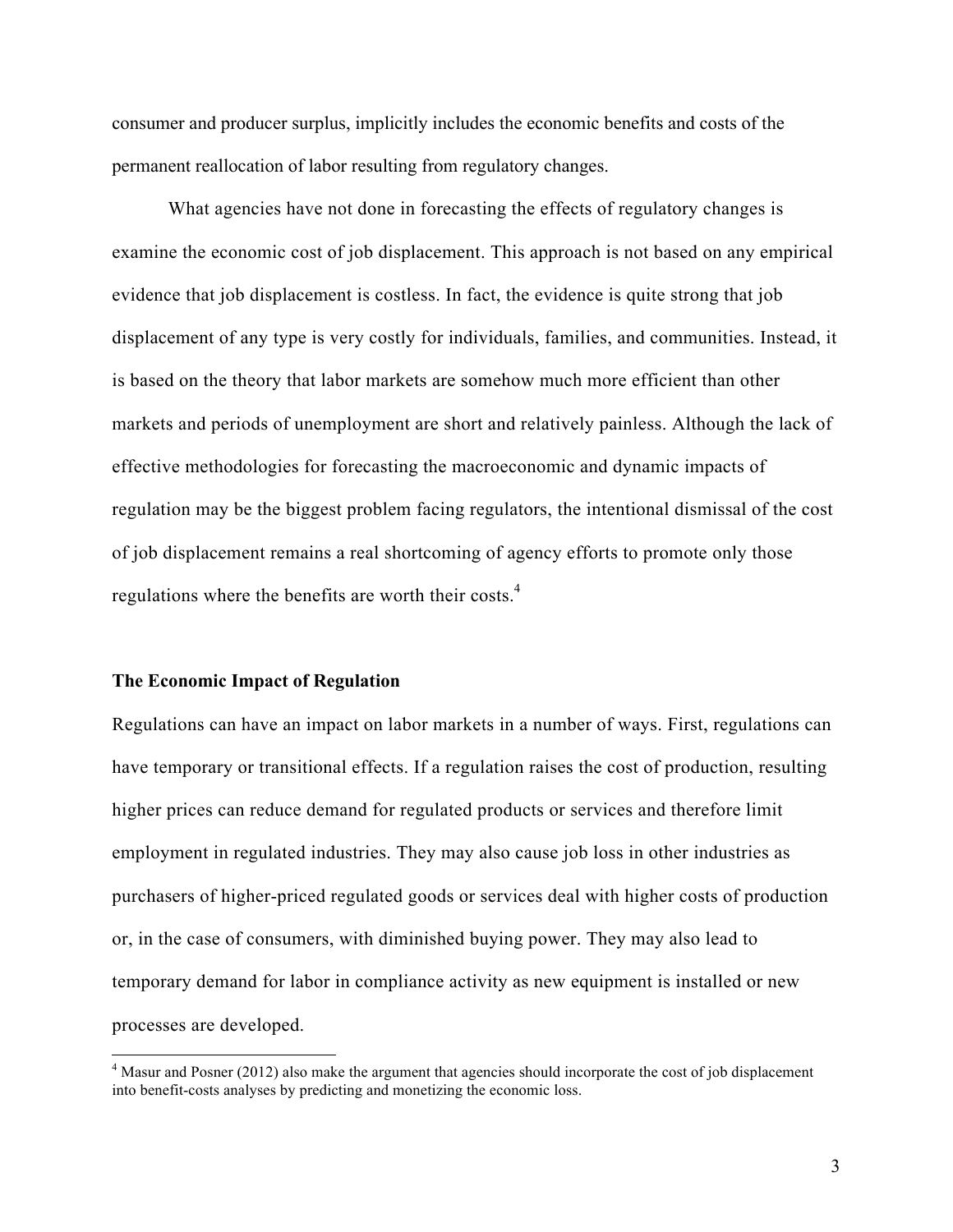Second, regulations can have a longer-run impact on economic efficiency as labor is more permanently redistributed to new uses. Most of this shifting labor results in lost economic efficiency as labor resources are used for compliance rather than for production, and as workers displaced from jobs in regulated industries must find employment elsewhere. Overall economic welfare can, of course, be improved if the value of regulatory benefits outweighs these efficiency losses.

Third, regulations can impact the functioning of labor markets—through better or worse matching of worker skills with employment demand—and produce certain macroeconomic effects, such as labor force participation, the potential unemployment rate, or relative wage rates.

Fourth, regulations can produce dynamic effects that impact economic growth through such areas as international competitiveness, entrepreneurship, the ability to develop and market new products, new firm creation and growth, innovation, levels of competition in markets, or growth of productivity. All of these dynamic effects impact job quality and wage growth.

One of the difficult issues in assessing the likely impact of a specific, proposed regulatory change is that most empirical studies rely on using broad regulatory indicators and economy-wide outcomes such as GDP or productivity growth.<sup>5</sup> Although empirical work makes it clear that a specific regulation or regulatory change will impact such outcomes, it is difficult to estimate directly. As Parker and Kirkpatrick (2012b) explain, data limitations make it "difficult, and sometimes impossible, to provide robust quantitative evidence of a causal relationship between a regulatory policy change and the impact on economic outcomes such as economic growth."<sup>6</sup> In reports authored by federal agencies on the likely impact of proposed regulatory changes, called

 $5$  Other outcomes include GDP volatility, the productivity level, the rate of technological progress, entrepreneurship, and new firm creation and growth. See Parker and Kirkpatrick (2012b) for a survey of many of these s  $\alpha$ <sup>6</sup> Harrington and Morgenstern (2004) also note that, while a number of studies have focused on whether the intended benefits of regulation were actually realized, there are few that estimate the economic cost of specific regulations.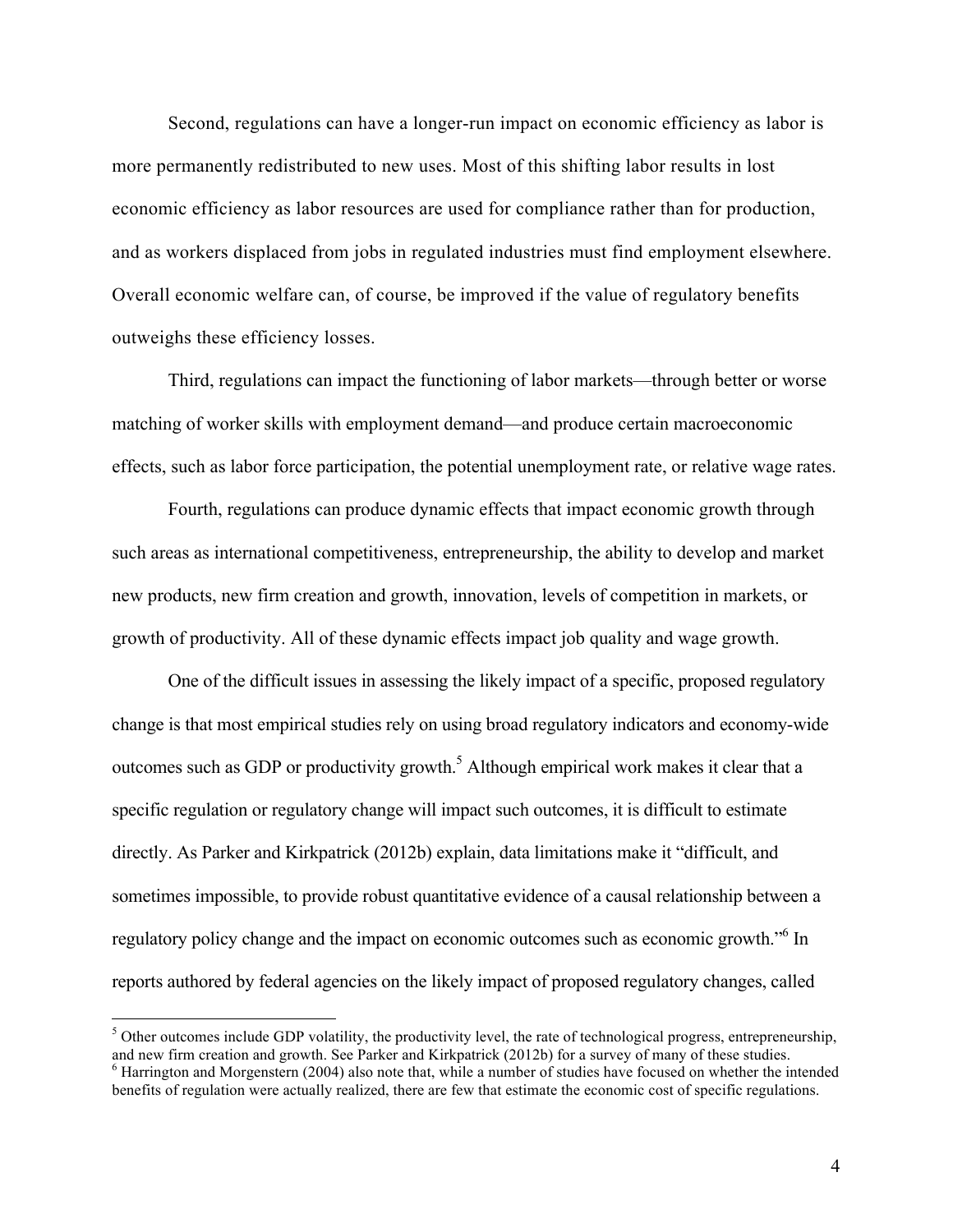regulatory impact analyses (RIAs), it is often understandably assumed that the macroeconomic and dynamic impacts of an individual regulation are small or difficult enough to make them impossible to forecast.<sup>7</sup> Instead, they focus primarily on the long-run economic efficiency impact using concepts like market surplus and—on some of the transitional impacts—appropriate discounting to account for timing differences. The lack of consideration for both the macroeconomic effects and the indirect dynamic costs of regulation may be significant.

For example, a recent study by the Swedish Agency for Growth Policy Analysis (2010) concludes that "the indirect economic costs that ensue from a heavy regulatory burden on a country's enterprises are considerable and probably more important than the direct costs related to complying with the rules." The concern, then, is that an economy can suffer a "death of a thousand cuts" where the accumulation of regulations seriously impacts economic outcomes despite economic analysis that finds that each individual regulation has a minimal negative effect. For this reason, it is important that consideration of the overall level of regulation should be considered and estimated routinely. While this is not practical for every regulatory change, it is possible for agencies to evaluate the likely impact of all their regulatory requirements on the US economy.<sup>8</sup>

The primary tool for federal agencies conducting an RIA has been the benefit-cost analysis (BCA). Because this approach requires placing monetary value on aspects of human well-being with no existing market prices, its use can be complicated and controversial. Nevertheless, the ability of BCAs to systematically organize and evaluate public policy of all

 $^7$  In their guidelines for preparing regulatory impact analyses, the Environmental Protection Agency (EPA) makes this point: "While regulatory interventions can theoretically lead to macroeconomic impacts such as growth and technical efficiency, such impacts may be impossible to observe or predict" (EPA 2011).<br><sup>8</sup> This approach would also allow agencies to take the additive effects of regulatory changes into account. In other

words, the blood loss from the 999th cut may be significantly higher than from the first few cuts for specific industries.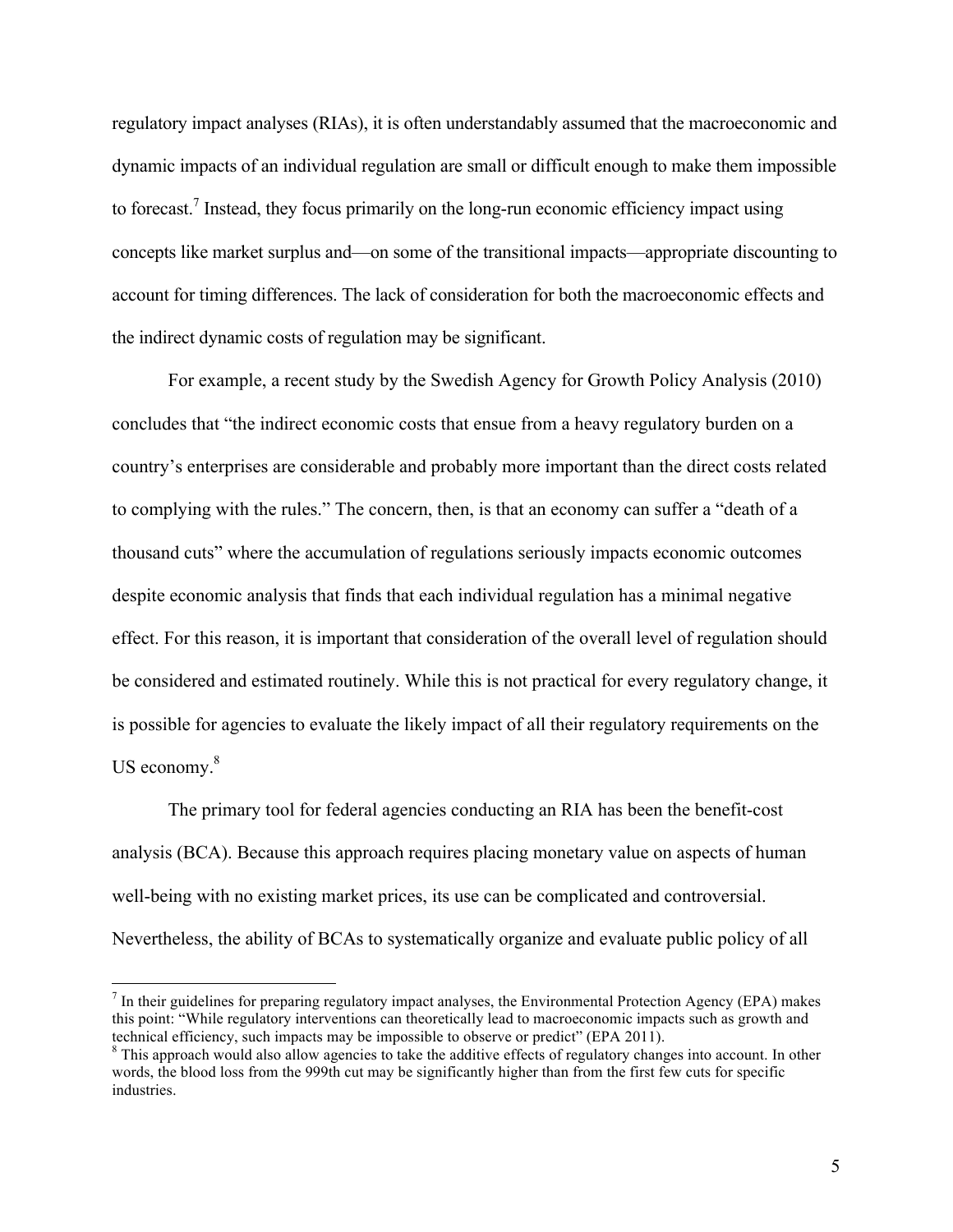types has led to its use by a wide range of government agencies since the 1930s. The goal of this approach is to express and quantify both the benefits and costs of regulation in common units, generally in current dollars. It requires identifying alternatives in a way that allows for their fair comparison—adjusting for occurrences of benefits and costs at different times—and converting the impact into dollar terms. BCAs have remarkable flexibility and are a fairly standard approach to many different types of economic impact analyses; they also serve a wide range of policy issues in addition to assessing regulation changes.

Because broad macroeconomic and dynamic effects are so difficult to forecast, BCAs typically use a longer-run comparative static approach, which works through comparing two "states of the world." First is the baseline view of the world without the policy in place. Often the baseline can be a description of the current state of the relevant parts of the economy. It can focus on a single industry, a set of interconnected industries, or perhaps even the entire economy. Alternatively, the baseline could be an estimate of the likely future state of the economy without the policy change. The second state of the world is an estimate that matches the baseline description except with the regulation in place. Again, it would be either a description of the likely current state or future state of the impacted portion of the economy. The analysis then becomes a comparison of these two situations with respect to some measure of well-being or welfare where the units are dollars.

True to its name, the comparative static exercise in a BCA is done in two parts. The first part is a measure of the benefits of the regulation. There may be direct benefits to individuals from regulation. For example, a proposed environmental regulation that reduces exposure to potentially harmful emissions may increase health benefits. In a comparative static framework, this might involve a comparison of health outcomes with the regulation in place versus likely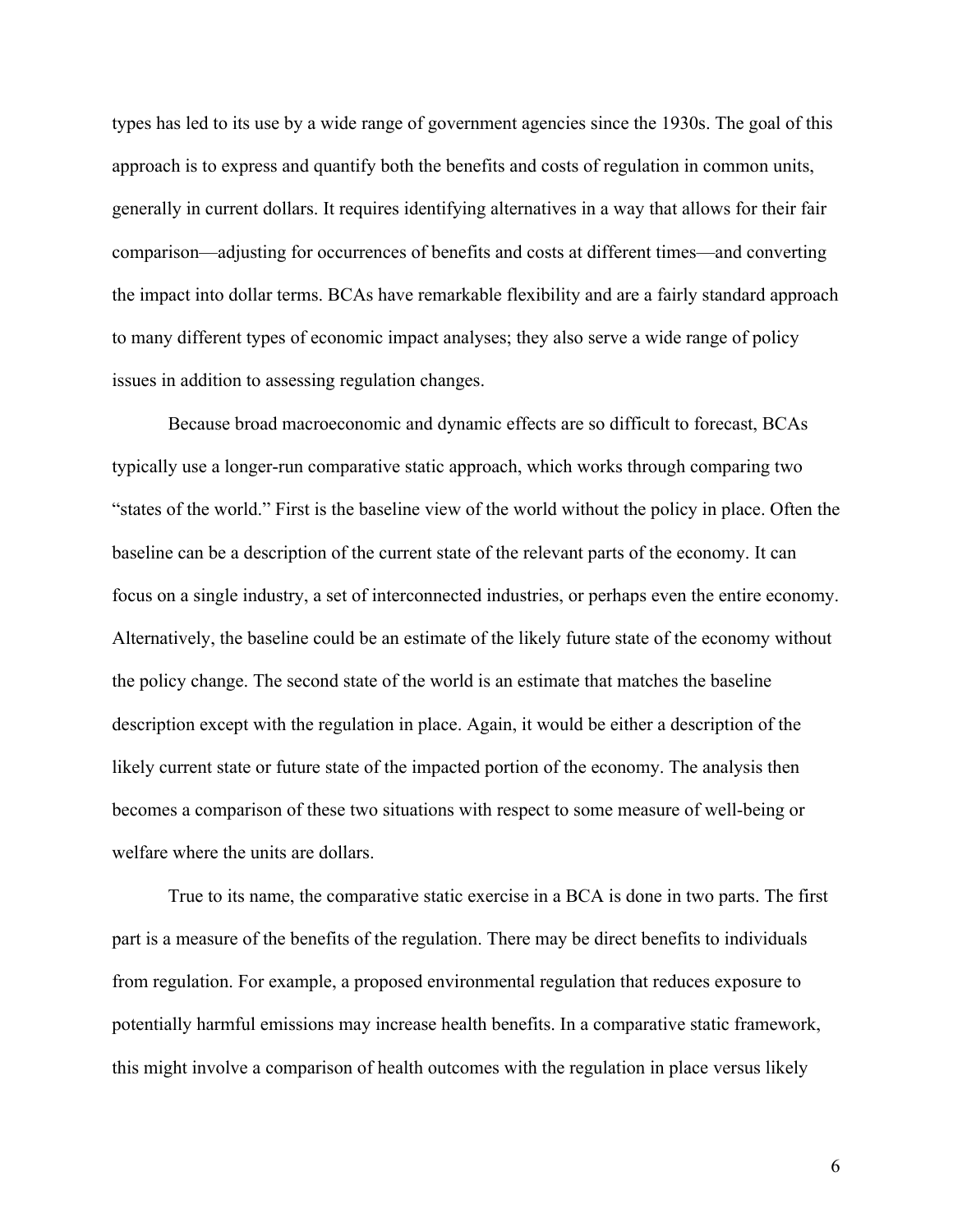outcomes without it in place. After estimating the reduction in the number of bad outcomes (e.g. hospital admissions), the change in outcomes is valued in dollar terms. Real market prices are ideal for estimating the economic value of these benefits, but there are not markets for most beneficial outputs of regulation. For the same reason, there may not be employment effects to estimate. At times, there may also be some market-based benefits that lower prices for consumers by allowing demand to be met with a lower use of scarce resources. When this is the case, employment effects can be estimated.

The second part of the BCA is an estimate of the likely economic costs of the regulation. Any comparison of the cost of production in relevant industries with and without the regulation in place includes the increased cost of production from compliance with the regulation, the lost sales from the resulting higher prices, and the loss to consumers from paying higher prices—all valued in dollar terms. The most straightforward (and perhaps least controversial) cost of regulation for economists is that resources must be used for compliance rather than for production. Compliance decreases productivity since regulated firms will require more resources for the same output or (as is more likely) will use more resources for lower output. In particular, labor is one such resource, and compliance employment lowers labor productivity in regulated industries and, *ceteris paribus*, is likely to lower wage growth. In addition, there may be constraints imposed on the production process of a regulated firm that also lowers productivity, thereby raising the cost of production.

More than anything, a benefit-cost analysis is a count of resources saved or used by regulation changes. Valuation uses the concept of opportunity cost and, when possible, market prices are the preferred measurement. The most common method is to estimate changes in market surplus (both producer surplus and consumer surplus). Market surplus is a measure of the

7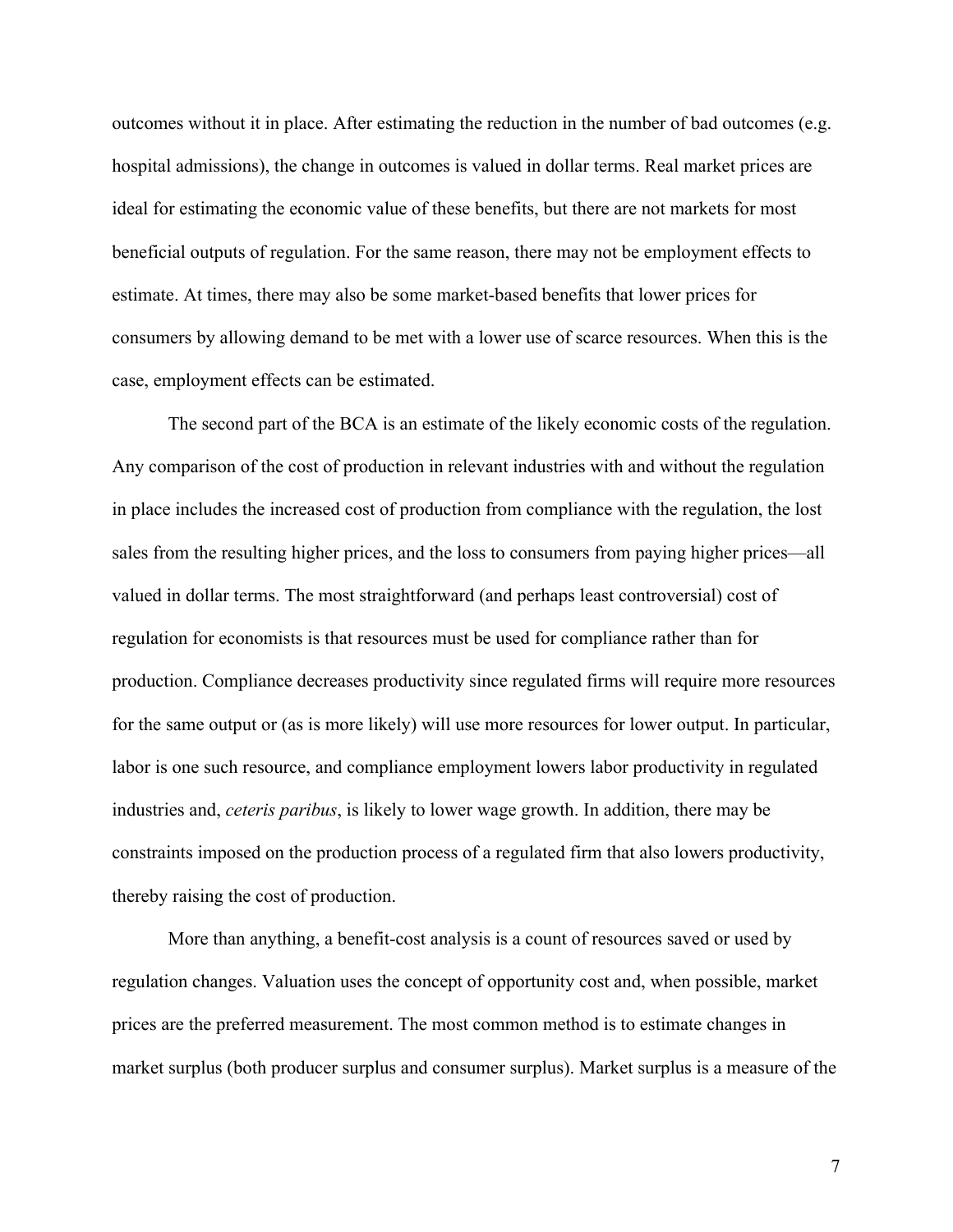value of the existence of a market by looking at the possible alternative uses of the resources employed in production, which is called producer surplus (e.g., the goods and services that would have been produced if labor had been employed elsewhere), and the possible alternative products that buyers would have to purchase to meet their needs, which is called consumer surplus (e.g., electrical power generated by dams rather than coal plants). Producer surplus is captured by resource owners as the difference between their returns in the industry and their returns in an alternate use. Labor is, of course, one of the important resources in any industry and the loss to workers is part of producer surplus. When applying this approach to the economic cost of regulation, declining output in a regulated industry reduces producer surplus as resources shift to other, less profitable industries, or else go unused. The surplus loss works through factor markets, which include labor resources, as displaced workers must find employment elsewhere at possibly lower wages, or else face unemployment. A dollar value of the total cost of this economic efficiency is captured by an estimate of the "deadweight loss."

This can be seen graphically in figure 1 below. The intersection of the supply (S) and demand (D) curves determine the equilibrium market price (P). A changing supply curve reflects increased industry costs from regulation compliance. Initial supply curve  $(S_0)$  resulted in equilibrium industry price  $P_0$  and output  $Q_0$ . As compliance raises costs, the supply curve shifts  $(S_0$  to  $S_1)$ . The distance between the two lines along the P axis represents the increase in marginal cost due to compliance with the new regulation, which reduced quantity demand  $(Q_0$  to  $Q_1$ ) as prices rise  $(P_0$  to  $P_1$ ). The more sensitive buyers are to the price increase, the bigger the impact on sales. The combined producer and consumer surpluses are lower, and the overall economic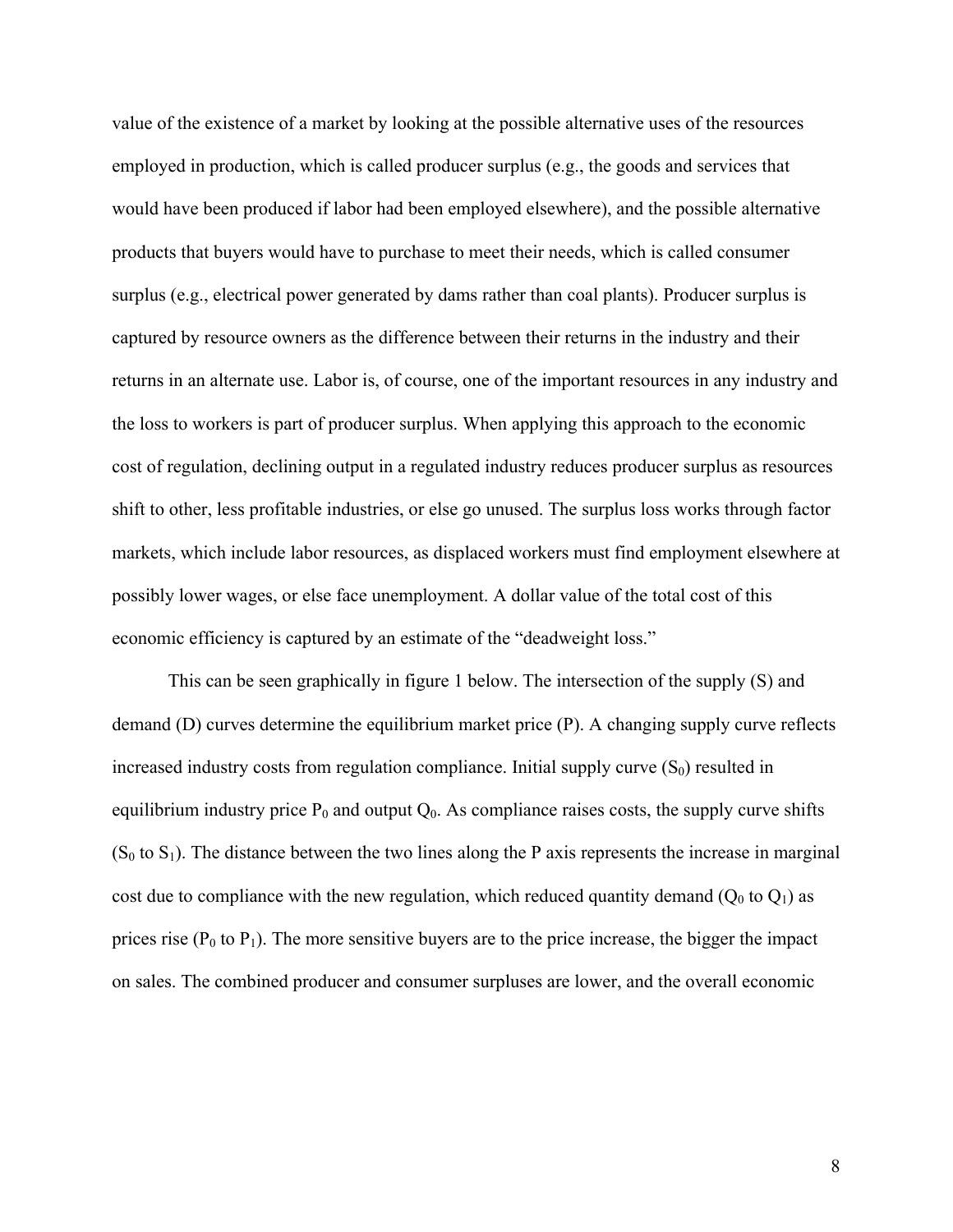efficiency lost is represented by the deadweight loss (area DWL in the graph).<sup>9</sup> The size of the economic loss is greater if compliance adds more to the cost of production (i.e., the supply curve shifts up more) or if buyers are more price sensitive (i.e., the demand curve is flatter and causes a bigger decline in sales). More movement of the supply curve means that more resources (including potentially more labor resources) are used up in "nonproductive" ways. The use of extra resources for the same or less output is a decline in productivity.<sup>10</sup> For buyers, higher prices mean either higher costs of production (if they are other firms) or diminished buying power (if they are consumers). Both of these effects impact employment in other industries. The existence of more sensitive buyers (flatter demand curve) indicates the ability to shift to substitute products and a greater loss of "productive employment" (as opposed to "compliance employment").



**Figure 1. Surplus Loss from Increased Compliance Cost**

Note: Rising production costs for the firm shifts up the supply curve from  $S_0$  to  $S_1$ . This reduces sales from  $Q_0$  to  $Q_1$ .

<sup>&</sup>lt;sup>9</sup> This analysis can be seen in most introductory economic textbooks. For a more detailed discussion of the use of market surplus in estimating the compliance cost of regulation, see chapter eight of the EPA guidelines for preparing RIAs (2011).

 $10$  Keep in mind that the benefits of regulation may be worth a decline in productivity in the regulated industry, which is precisely what the RIA addresses.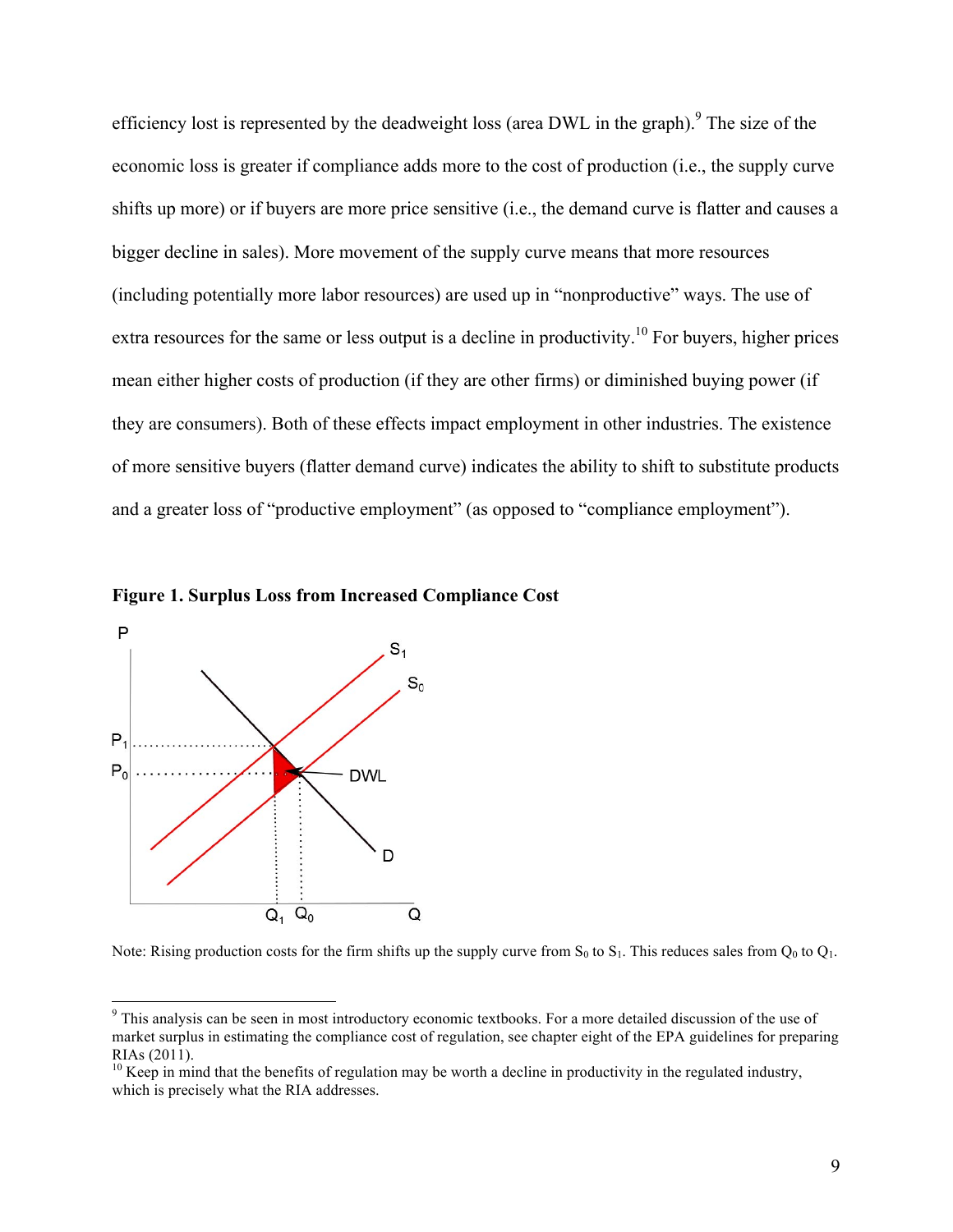Since labor services are part of the cost of production in any industry, the long-run economic efficiency cost of the employment impact of a regulation is implicitly included in this deadweight loss. The employment cost is the result of two different factors. First, labor resources are shifted away from productive use in this industry to presumably less valuable uses elsewhere in the economy, which can be seen in figure  $2(a)$  below. Because of lower sales, there is decreased demand for employment  $(D_0$  to  $D_1$ ) and, *ceteris paribus*, both the level of employment  $(E_0$  to  $E_1$ ) and the level of wages (w<sub>0</sub> to w<sub>1</sub>) decline. As above, lower demand for labor creates a deadweight loss of area DWL.





Notes: (a) Rising production costs for the firm shifts down the labor demand curve from  $D_0$  to  $D_1$ . This reduces employment from  $E_0$  to  $E_1$ . The deadweight loss to the economy as a whole is area DWL. (The effect of regulation compliance works much like a tax on the firm. A similar analysis can be seen in many basic labor economics textbooks for the effects of a payroll tax on labor markets. See, for example, chapter four of Borjas [2012].) (b) Increased demand for compliance employment shifts out the labor demand curve from  $D_0$  to  $D_1$ . The increase in compliance employment is from  $CE_0$  to  $CE_1$ . The deadweight loss to the economy is area DWC.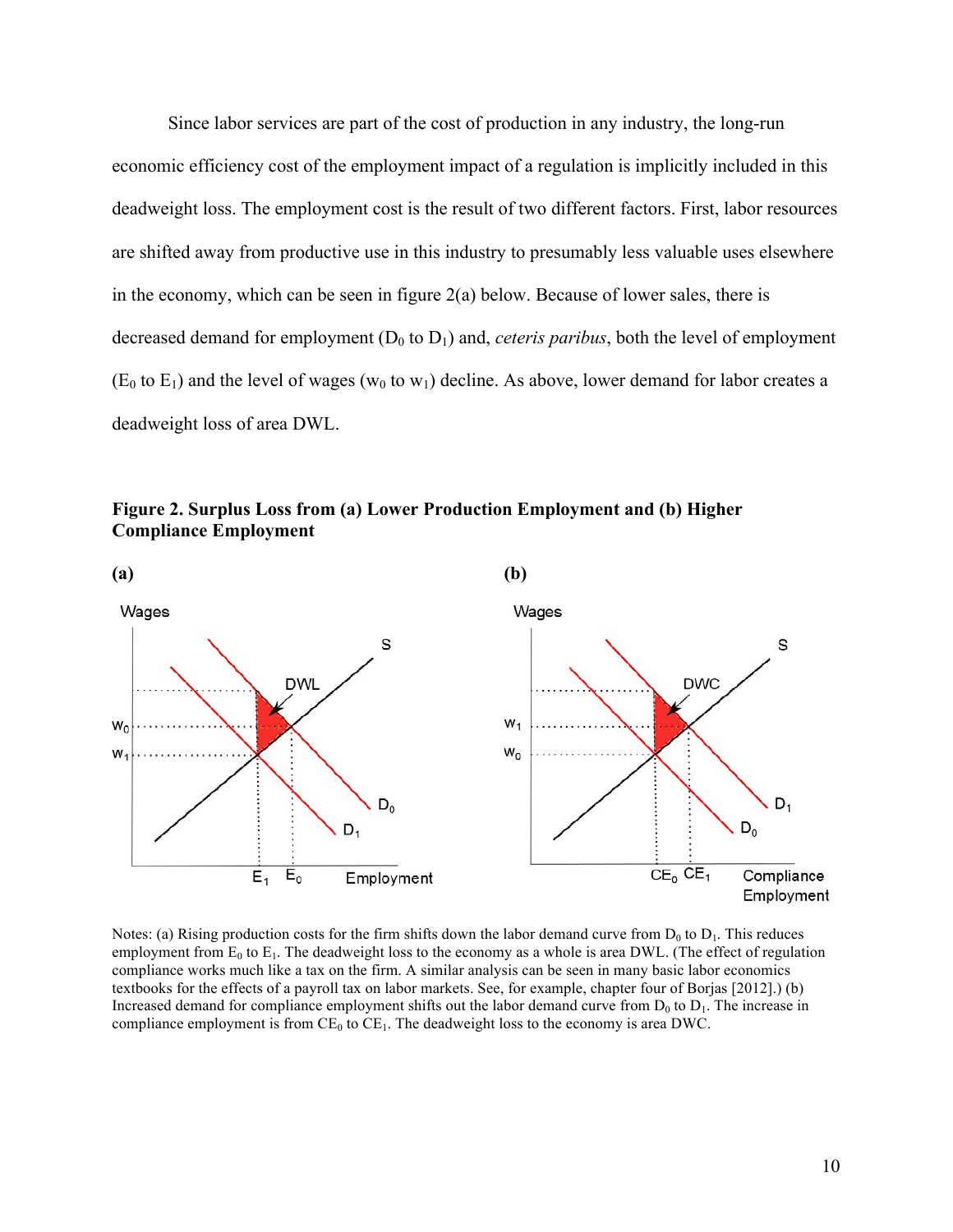Second, part of the economic efficiency cost is that compliance raises production costs through the use of additional resources per unit of output. Some of these additional resources may include labor resources used in compliance. That is, just as there may be lower "productive employment," there may be higher "unproductive employment" engaged in compliance work. The increase in employment brought about by government regulation is an economic cost as resources are pulled from other uses. Figure 2(b) shows the demand for compliance employment shifts from  $D_0$  to  $D_1$  and results in increased employment (CE<sub>0</sub> to CE<sub>1</sub>). There is also a deadweight loss to the economy, represented by DLC. If the compliance activity is sufficiently labor intensive, then there may not be much of a net impact of employment.<sup>11</sup> However, both the decrease in "productive employment" and the increase in "unproductive employment" are economic costs.

As the Organisation for Economic Co-operation and Development's guide for conducting regulatory impact analysis states, the direct cost of regulation includes the cost of "employing additional staff to work on regulatory compliance" and of "employing consultants or other sources of expertise to help with regulatory compliance."<sup>12</sup> This is conceptually the same type of economic cost as with any other nonlabor resource and works in much the same way as a decrease in labor productivity for the firm (i.e., more labor resources must be used per unit of output produced by the firm). $^{13}$ 

 $11$  See Morgenstern, Pizer, and Shih (2002) for an empirical estimate of the employment effects of regulation for four different industries. Although they estimate both the decrease in productive employment and the increase in unproductive compliance employment for these industries, they focus on the net impact on the level of employment and do not estimate the economic cost of each. As I discuss later, this seems to have led to a great deal of confusion by those estimating the net employment impact of regulation using their approach.<br><sup>12</sup> See Organisation for Economic Co-operation and Development (2008).

 $13$  The basic economics of compliance employment is similar to the impact of an employment subsidy on labor markets. Again, see chapter 4 of Borjas (2012) for a discussion of this type of deadweight loss.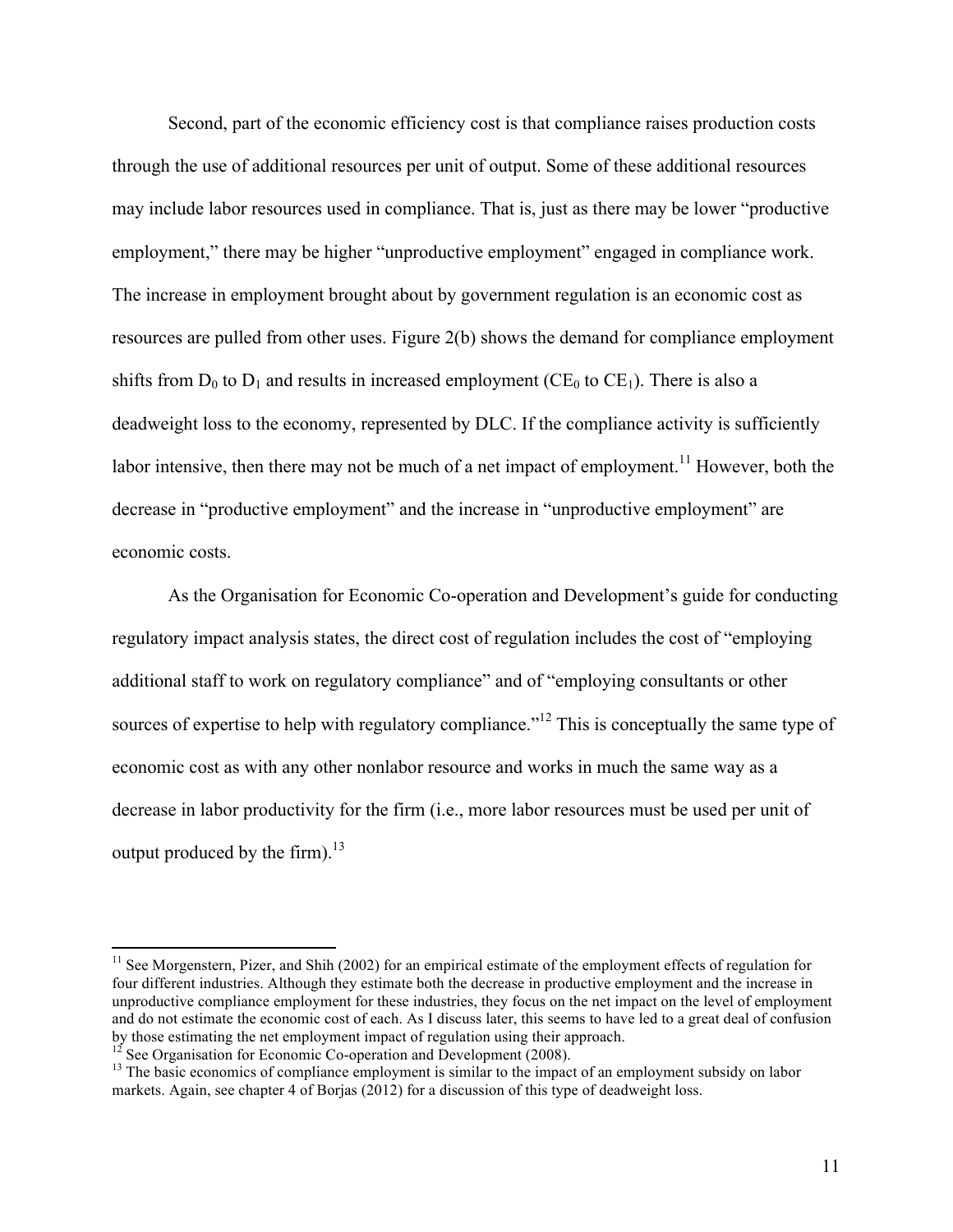In addition to the direct impact of regulation on employment in the regulated industry, there can also be an indirect impact on employment through purchasers of the higher-priced regulated good or service. For regulated intermediate products, higher prices raise the cost of production by purchasing firms. These higher costs raise output prices and, therefore, reduce quantity demand. Lower sales translate to additional job loss. For consumer purchasers, higher prices lower their buying power. Reduced buying power broadly reduces quantity demand of many products and, therefore, can generate or contribute to more job loss. This is why an RIA should use a multimarket model to fully estimate the welfare cost of a regulatory change. If the effect is large enough that it will affect consumer spending broadly, a full economy-wide model (called a Computable General Equilibrium model) can be used.

An example of the use of a multimarket model to capture this effect is the Environmental Protection Agency (EPA) analysis of the proposed Toxics Rule affecting the electrical generation industry.<sup>14</sup> The EPA found that the price of electrical generation is likely to increase by 3.77 percent and lower US production of electricity by 0.3 percent. Further, when the EPA employed its multi-market model, it found that production was likely to decrease in 19 other industries that use electricity. The decline in output for each industry depends, of course, on energy intensity. These results are summarized in the first two columns of table 1. In column 3, I add the 2011 level of employment for each of these industries. For simplicity, if we assume that a 1 percent decrease in output results in a 1 percent decrease in employment, then we can calculate an industry-by-industry level of employment loss from the regulation, as in column 5.<sup>15</sup> When we do this, we find that for every one job lost in the electrical generation industry, 11 jobs are lost

<sup>&</sup>lt;sup>14</sup> See EPA, *Regulatory Impact Analysis of the Proposed Toxics Rule: Final Report (2011b).* 

<sup>&</sup>lt;sup>15</sup> The assumption that a 1 percent reduction in employment results from every 1 percent decline in output is not necessarily true for each industry. Since labor is a variable cost, the decline in employment may be much higher.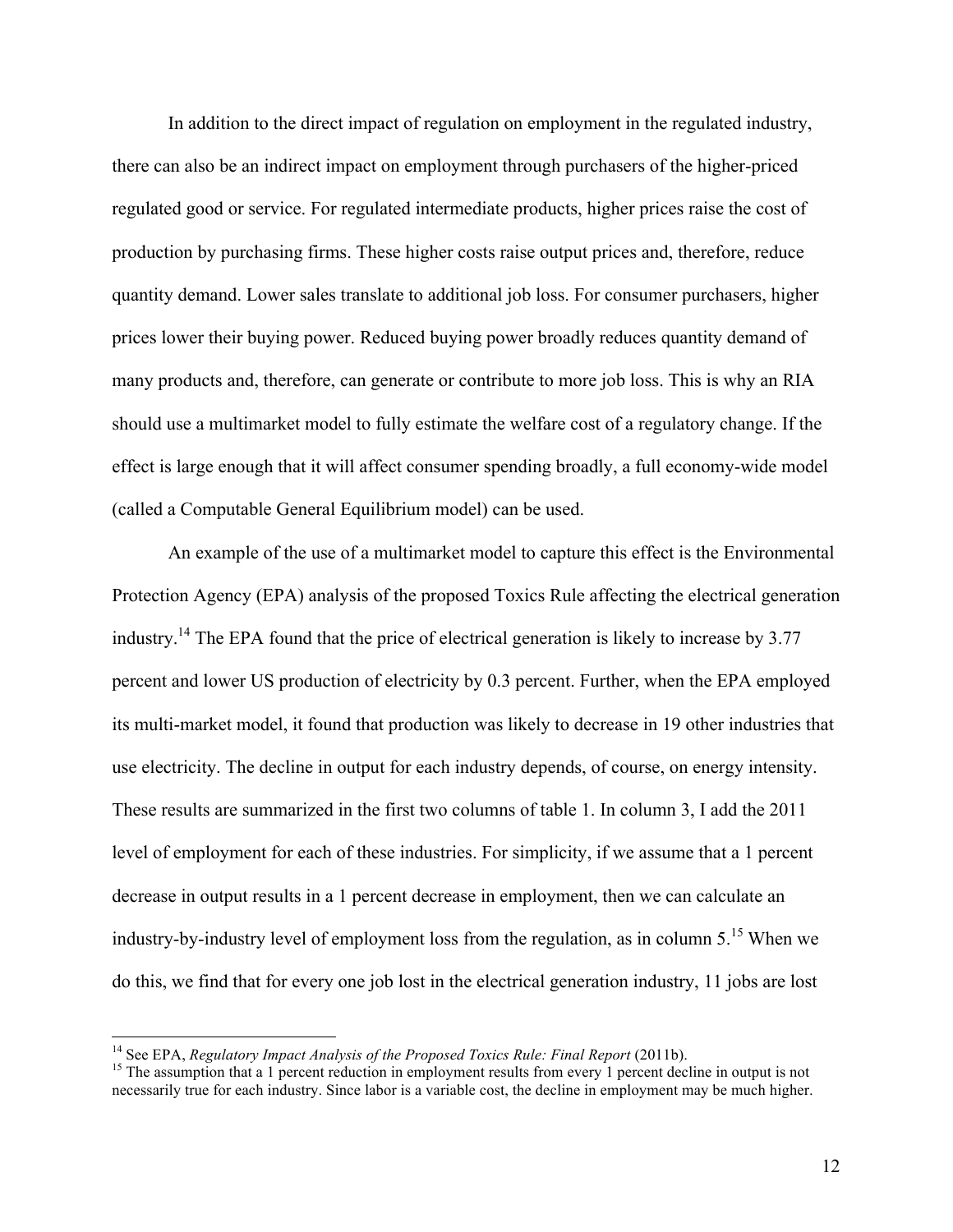from the indirect effect on other industries. So, whatever deadweight loss is estimated for the electrical generation industry, there is substantially more in other industries.<sup>16</sup>

|                                 | <b>US Prices</b> | <b>US Production</b> | 2011 Employment | 2011<br><b>Average Salary</b> | Employment<br>Loss |
|---------------------------------|------------------|----------------------|-----------------|-------------------------------|--------------------|
| Energy                          | 0.77%            | $-0.12%$             |                 |                               |                    |
| Coal                            | $-0.08%$         | $-0.22%$             | 86,920          | \$81,200                      | $-187$             |
| Crude Oil Extraction            | 0.02%            | $-0.23%$             | 164,889         | \$153,284                     | $-386$             |
| <b>Electric Generation</b>      | 3.77%            | $-0.26%$             | 395,813         | \$94,894                      | $-1,033$           |
| Natural Gas                     | 0.02%            | $-0.14%$             | 140,445         | \$97,546                      | $-199$             |
| Refined Petroleum               | 0.01%            | $-0.01%$             | 110,885         | \$103,274                     | $-12$              |
| Nonmanufacturing                | $0.00\%$         | $-0.01%$             | 7,360,873       | \$51,461                      | $-883$             |
| Manufacturing                   |                  |                      |                 |                               |                    |
| Food, Beverages, and Textiles   | 0.02%            | $-0.02%$             | 2,056,733       | \$41,182                      | $-473$             |
| Lumber, Paper, and Printing     | 0.04%            | $-0.02%$             | 1,193,892       | \$47,030                      | $-275$             |
| Chemicals                       | 0.01%            | $-0.02%$             | 782,344         | \$83,686                      | $-188$             |
| Plastics and Rubber             | 0.03%            | $-0.03%$             | 633,526         | \$46,617                      | $-165$             |
| Nonmetallic Minerals            | 0.05%            | $-0.03%$             | 363,900         | \$49,007                      | $-106$             |
| Primary Metals                  | 0.03%            | $-0.04%$             | 385,173         | \$60,435                      | $-158$             |
| <b>Fabricated Metals</b>        | 0.03%            | $-0.02%$             | 1,341,675       | \$50,268                      | $-215$             |
| Machinery and Equipment         | $0.00\%$         | $-0.02%$             | 1,053,850       | \$63,360                      | $-158$             |
| Electronic Equipment            | $0.00\%$         | $-0.02%$             | 1,468,477       | \$87,834                      | $-250$             |
| <b>Transportation Equipment</b> | $0.00\%$         | $-0.01%$             | 1,386,172       | \$69,430                      | $-152$             |
| Other                           | 0.01%            | $-0.03%$             | 922,466         | \$48,559                      | $-249$             |
| Wholesale and Retail Trade      | 0.01%            | $-0.01%$             | 20,209,892      | \$37,827                      | $-1,617$           |
| <b>Transportation Services</b>  | $-0.01%$         | $-0.02%$             | 2,881,751       | \$46,595                      | $-432$             |
| Other Services                  | 0.01%            | $-0.01%$             | 64,108,545      | \$48,242                      | $-5,129$           |
|                                 |                  |                      |                 |                               |                    |
| <b>Total Job Impact</b>         |                  |                      |                 |                               | $-12,266$          |

**Table 1. Short-Term Market-Level Changes for the Toxics Rule**

 $16$  As it turns out, later in the same report the EPA estimated that there would be a loss of about 21,000 production jobs in the electrical generation industry. If true, then the total direct and indirect job loss using my analysis would be over 250,000 jobs.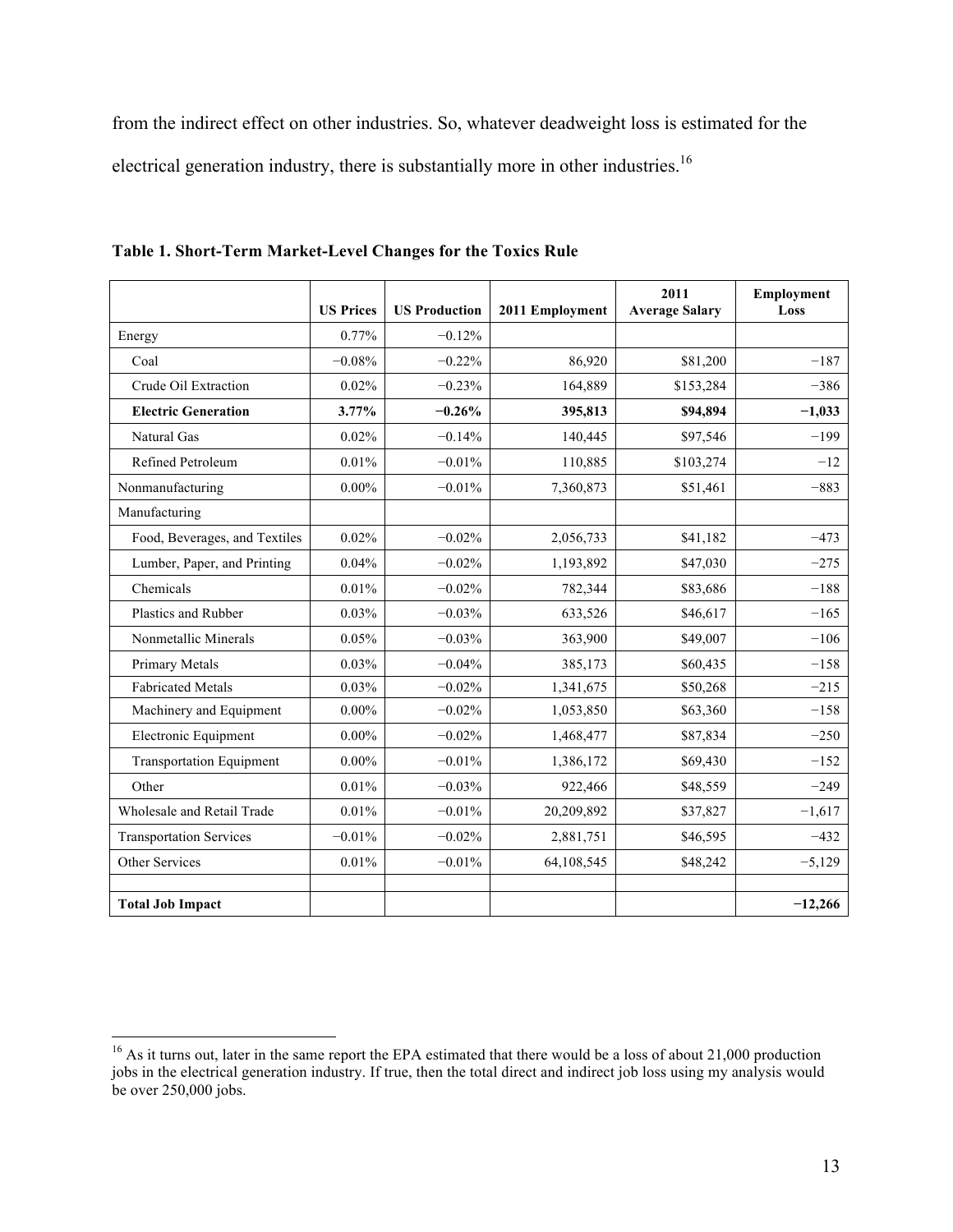A similar analysis can sometimes be done for the benefits of regulation. Quite often the benefits are not market goods or services, and there is no significant employment impact of benefits.<sup>17</sup> For this reason, market prices are not available to help in the valuation process of these outputs. There are some standard methods of valuing these benefits, but it is less often the case that there are labor market impacts through regulation benefits. However, the concepts used in measuring the welfare benefits are the same as with costs. For example, if regulation improves the functioning of a market and increases production of a good or service, part of the deadweight gain from correcting the market failure works through employment. This can be seen in figure  $3(a)$  as demand for employment shifts from  $D_0$  to  $D_1$  and results in increased employment (E<sub>0</sub> to  $E_1$ ). The efficiency gain to the economy is represented by DWG.

 $17$  The EPA notes in its guide for conducting RIAs that "there are virtually no markets for environmental goods" (EPA 2011a).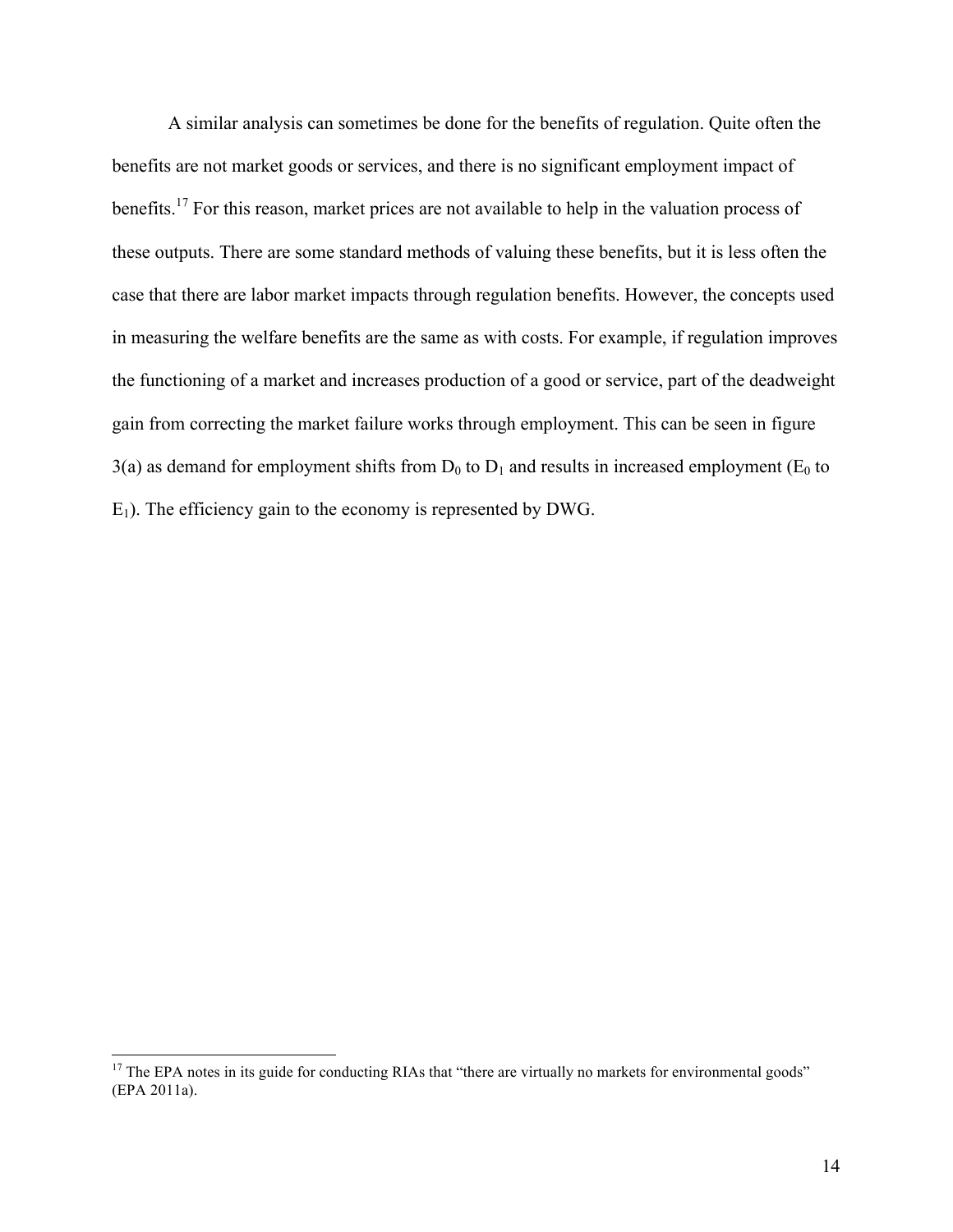

**Figure 3. Surplus Gain from (a) Higher Employment and (b) Lower Employment**

Note: Increased demand for employment shifts out the labor curve from D0 to D1. The increase in employment is from E0 to E1. The deadweight gain to the economy is area DWG.

In a similar fashion, a regulation could have benefits that reduce the demand for a good or service in a way that would have beneficial labor market effects. Part of the surplus benefit would come from freeing labor resources for other uses. For example, if an environmental regulation lowers health risks for some portion of the economy, then part of the economic benefit could be a reduction in employment in the health care industry. This can be seen in figure 3(b). Decreased demand for the good or service (e.g., health care) lowers demand for labor ( $D_0$  to  $D_1$ ), and the level of employment declines ( $E_0$  to  $E_1$ ). As above, this creates an efficiency gain (DWG). Estimated in a BCA, both efficiency gains would be part of an industry-level market surplus gain.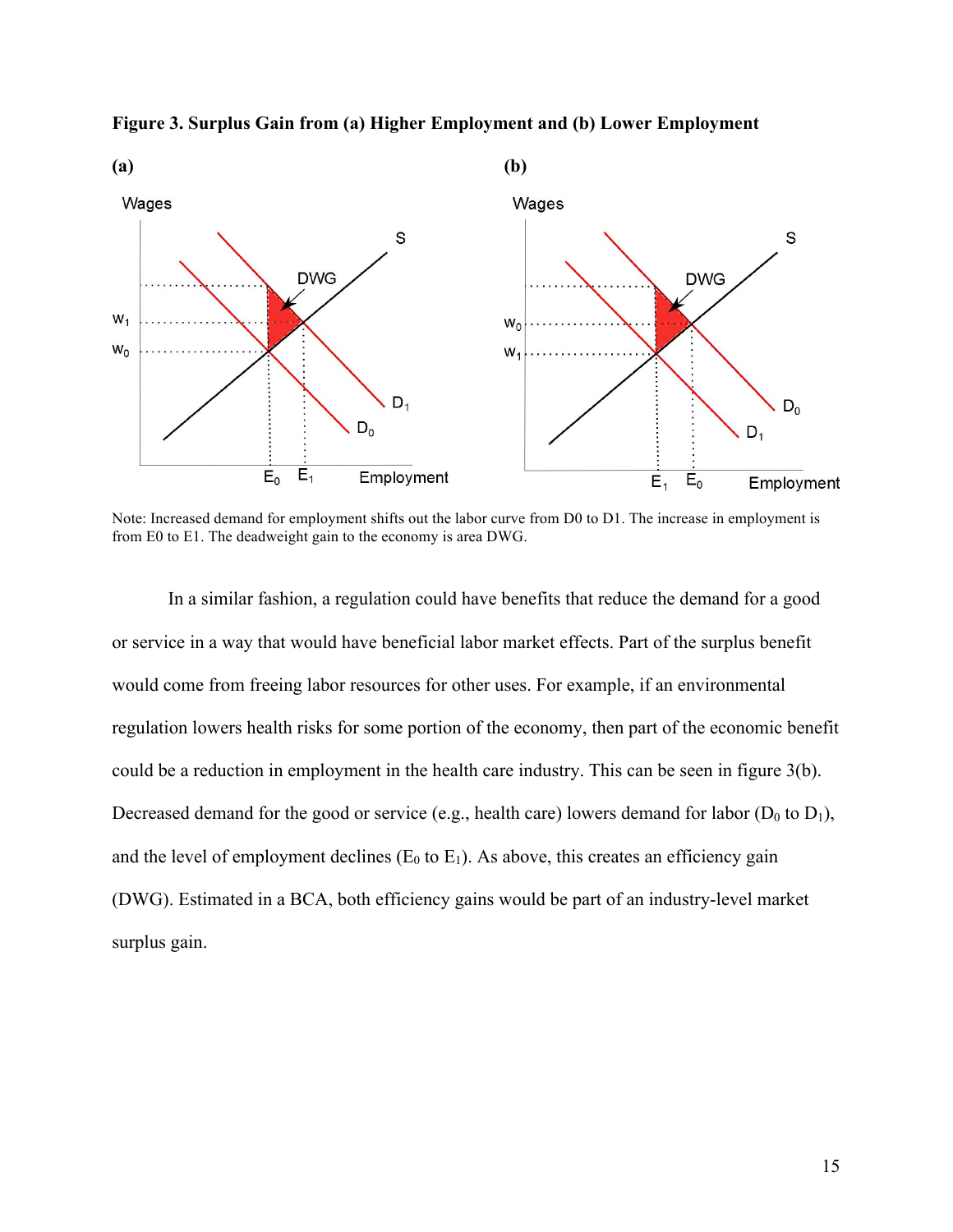## **Two Wrongs Don't Make a Right: The Problem with Counting Jobs**

As demonstrated, the long-run employment effects of regulation benefits and costs from changes in economic efficiency are not simple. On the benefit side, if regulation improves the functioning of a market—for example, when competition is increased—then output in the industry can increase. If this expansion of output would require higher employment levels, then this "better" use of labor is an economic benefit. If regulation reduces demand for a product—for example, if health outcomes require less healthcare—then part of the gain is from lower levels of employment. On the cost side, if regulation requires increased compliance employment, then those new jobs are part of the regulation cost; but if regulation raises the cost of production in an industry, then employment loss will be part of the cost. For this reason, when estimating the long-run efficiency impact of regulation, estimating the employment impact by job counting makes no economic sense. In fact, the RIAs conducted by federal agencies typically assume that although jobs may shift around into different industries from regulation, the overall employment level in the economy is unchanged. Job counting, however, is precisely what the EPA has begun to do in its regulatory impact work.

It is now part of the EPA's published guidelines for conducting regulatory impact analyses to deal with the employment impact with two assumptions. First, it conducts a BCA under the assumption that there is no employment impact of the regulatory change. It justifies this assumption by saying that "employment impacts are not, in general, relevant for a BCA."<sup>18</sup> Second, in the same report, it makes an estimate of the number of net jobs likely to be created and lost in regulated industries.<sup>19</sup> The core of this methodology is the use of employment

<sup>&</sup>lt;sup>18</sup> See section 9.2.3.3 "Impacts on Employment" of EPA (2011a).

<sup>&</sup>lt;sup>19</sup> See, for example, economic impact analyses on the Mercury and Air Toxics Standards; Standards of Performance for New Stationary Sources and Emission Guidelines for Existing Sources: Commercial and Industrial Solid Waste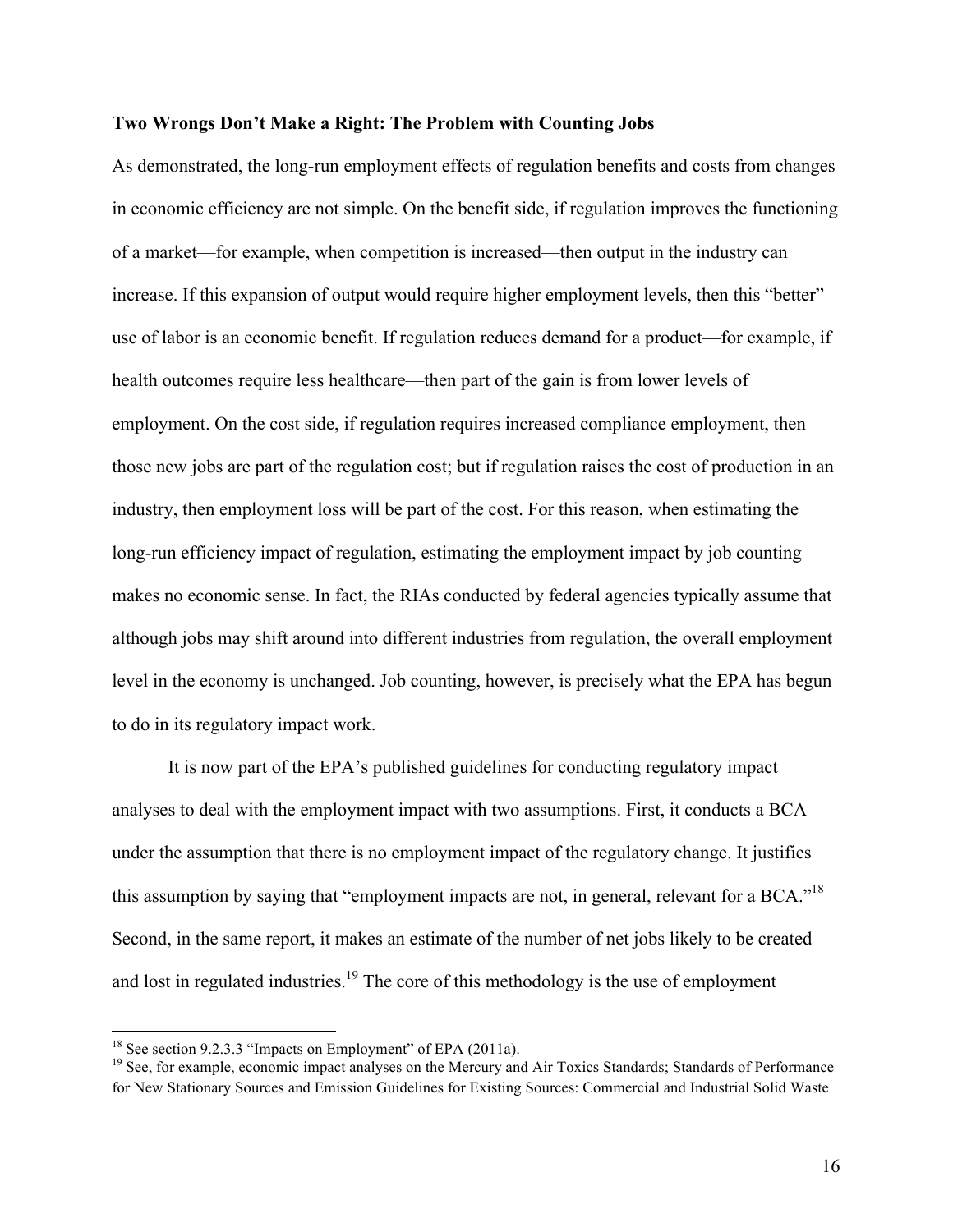multipliers estimated in a well-cited paper by Morgenstern, Pizer, and Shih (2002). The authors examine the effects of increased regulation in four different industries during the 1990s: pulp and paper mills, plastic manufacturers, petroleum refiners, and iron and steel. They empirically estimate the number of newly created regulation compliance jobs and the number of lost production jobs resulting from lost sales due to higher prices. They find that in these industries at that particular time, the compliance work was fairly labor intensive, so that the number of new jobs was close to the number of lost production jobs. Specifically, they find that the net change was 1.5 jobs per \$1 million in pollution abatement spending.<sup>20</sup>

The EPA now uses this multiplier that shows a small net employment effect, applies it to any regulated industry, and always draws the same conclusion: "Employment impacts associated with the proposed rule are estimated to be small.<sup>321</sup> Such a remarkable statement, used in a number of different RIAs based upon this multiplier analysis, is simply not true.

First, the EPA analysis makes no estimate of the employment effect. The agency takes a small multiplier estimated 25 years ago, assumes it is somehow relevant for an entirely different set of industries, and applies it to current regulatory costs. The result will always be a small effect because it uses a small multiplier.

Second, it always concludes that employment effects are estimated to be small, because its methodology always assumes that the magnitudes of the decline in productive employment and the gain in compliance employment are likely to be nearly the same. Both the under-

!!!!!!!!!!!!!!!!!!!!!!!!!!!!!!!!!!!!!!!!!!!!!!!!!!!!!!!!!!!!!!!!!!!!!!!!!!!!!!!!!!!!!!!!!!!!!!!!!!!!!!!!!!!!!!!!!!!!!!!!!!!!!!!!!!!!!!!!!!!!!!!!!!!!!!!!!!!!!!!!!!!!!!!!!!!!!!!!!!!!!!!!!!!!!!!!!!!

Incineration Units; National Emission Standards for Hazardous Air Pollutants for Industrial, Commercial, and Institutional Boilers and Process Heaters at Major Sources; Proposed Revisions to the National Emission Standards for Hazardous Air Pollutants Subpart S (MACT I and MACT III) for the Pulp and Paper Industry; and Final Revisions to the National Emission Standards for Hazardous Air Pollutants Subpart S (MACT I and MACT III) for the Pulp and Paper Industry.

<sup>&</sup>lt;sup>20</sup> To be more precise, they find that there are 5.0 new compliance jobs created and 3.5 production jobs lost. <sup>21</sup> See, for example, the work done for the proposed Utility MACT and NSPS toxic rule proposals.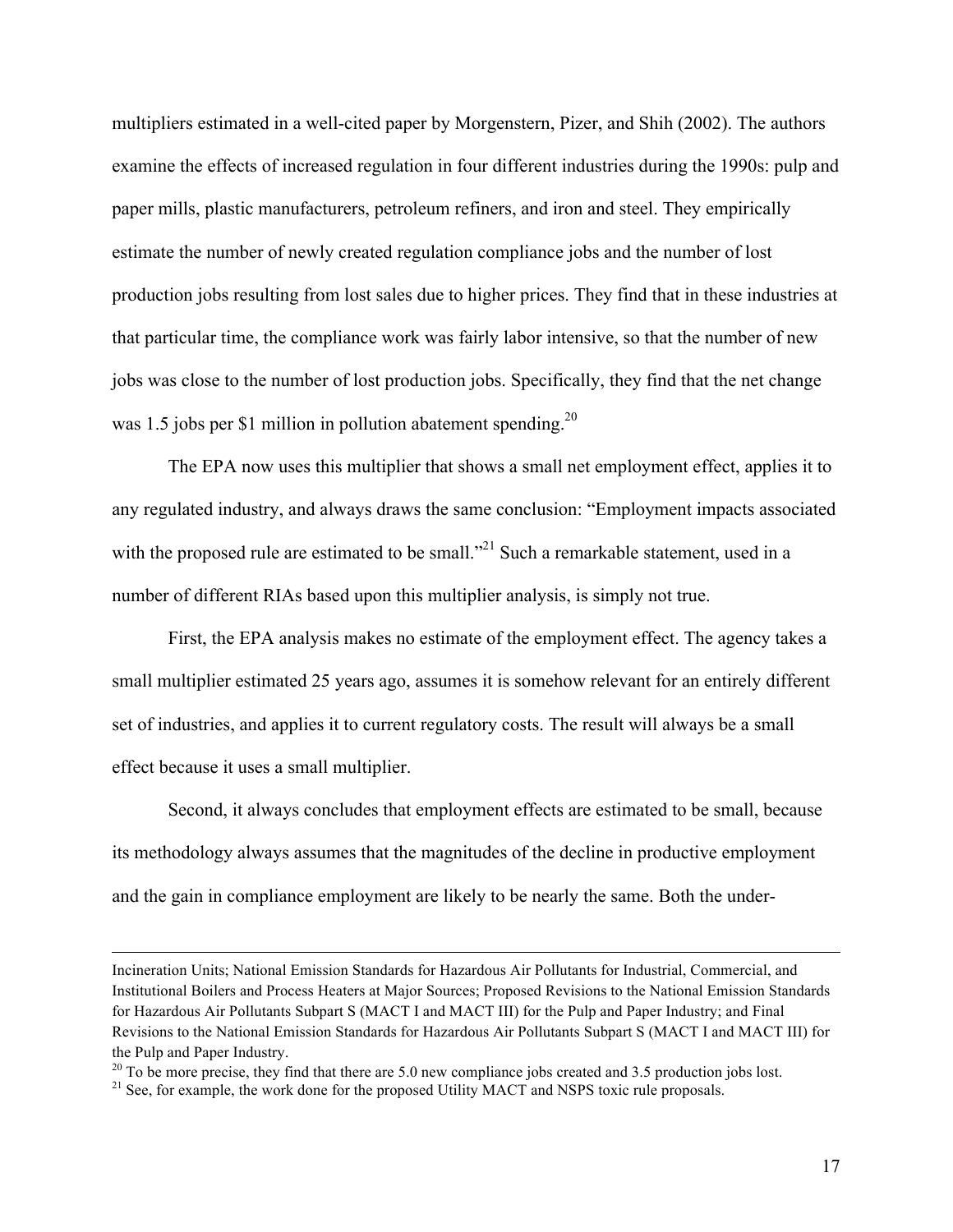employment of labor used in production and the over-employment of labor used in compliance are economic costs. Subtracting one from the other has no economic meaning and is contrary to even basic economic theory. As long as the EPA assumes no employment loss in its BCA and applies a small multiplier to count the meaningless "net employment change" in a regulated industry, it will always find small employment effects.

Third, there is absolutely no reason to believe that production workers who lose their jobs will be the same ones hired in new roles in regulation compliance. In other words, no matter the net number of lost jobs, there will be individuals who lose their work in the regulated industry.

#### **Estimating Employment Effects in a Benefit-Cost Analysis**

Perhaps the comparative static nature of BCAs accounts for the typical RIA assumption that labor displaced by regulatory changes is quickly reemployed with an unemployment period too short to measure. Economists generally refer to this as "assuming a full employment economy," since the comparative static exercise compares two different states of the economy where there is no involuntary unemployment. In reality, there is nothing preventing a BCA from dropping this assumption. For example, the Treasury Board of Canada's guide for using benefit-cost analysis in assessing the impact of regulations (2007) notes, "To the extent that the incomes of the workers fall for a period of time until they find other employment, there is a cost imposed on labor by the transition that should be included."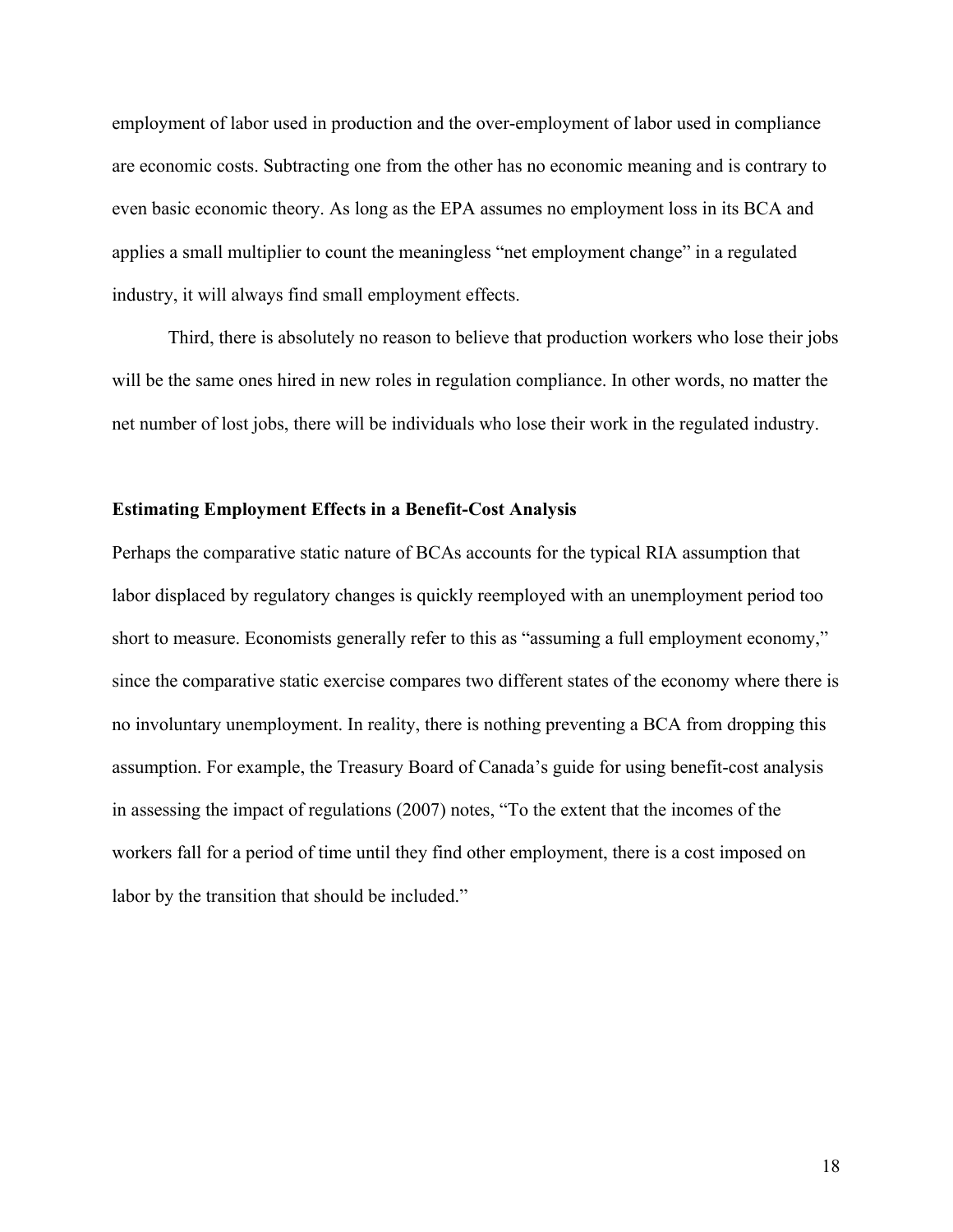This is something that the EPA once realized but now seems to have forgotten. In the 2000 edition of its guidelines for conducting an RIA, it makes a similar statement:

Workers who suffer transitional unemployment will usually find new jobs, and new plants and equipment installed in the future might require relatively less costly pollution control. These long-run changes should be considered as the yearly social costs of a policy are calculated into the future.<sup>22</sup>

EPA's current guidelines simply call employment impacts "not, in general, relevant for BCA" without further explanation.<sup>23</sup>

This practice is referred to as assuming "full employment." The full employment assumption makes more sense in BCAs when applied to many other areas than it does to regulatory impact. In estimating the economic impact of trade liberalization, for example, the analysis typically examines a permanent lowering of trade barriers where (1) the economic benefits to freer trade can continue for decades; (2) lower trade barriers are gradually phased in over many years and therefore labor is given time to adjust; (3) there are government programs, such a Trade Adjustment Assistance, that are designed to help ease the cost of temporary unemployment to displaced workers; and (4) trade liberalization increases economic growth, particularly in developing countries, and helps absorb displaced labor. In fact, unlike regulation, there is significant literature showing that the cost of trade to displaced workers is small relative to the long-run benefits. $24$ 

 $22$  See p. 121, Guidelines for Preparing Economic Analyses (2000).

<sup>&</sup>lt;sup>23</sup> See pp. 8–9, *Guidelines for Preparing Economic Analyses* (2011a).<br><sup>24</sup> See Tarr and Matusz (2005) for a literature survey of the adjustment costs of trade liberalization.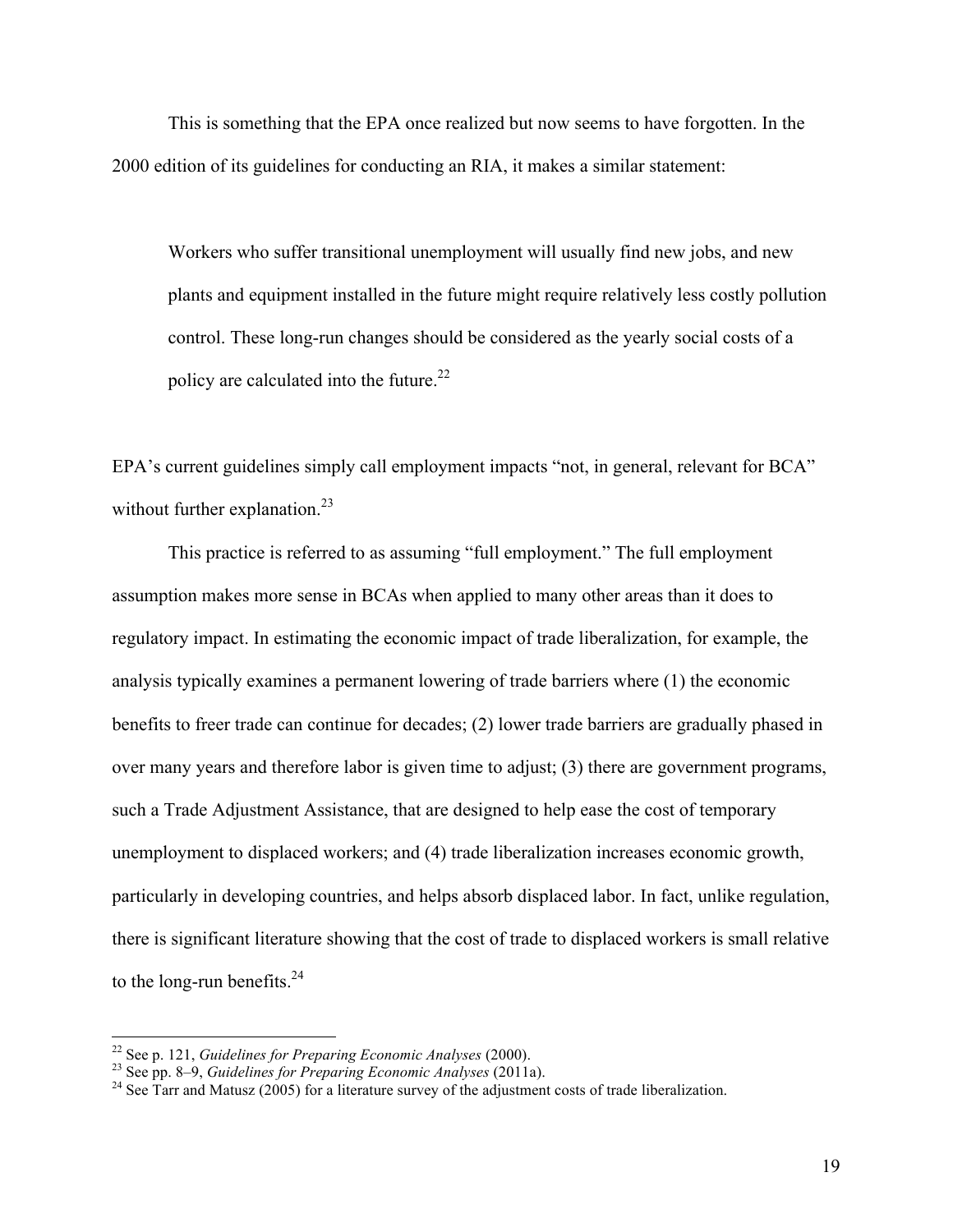Accounting for periods of adjustment is not foreign to BCAs, which routinely consider the timing of benefits and costs. In OMB's guidelines for conducting regulatory impact analyses, agencies are directed to compare regulatory alternatives by identifying "the potential benefits and costs for each alternative and its timing"25 and to appropriately discount future benefits and costs.<sup>26</sup> Also, there typically is no regulation "phase in" period to give labor time to adjust to displacement, and there is no similar government program to help displaced workers. In fact, it is standard practice in regulation analysis to treat both the benefits and costs of regulatory changes on many non-labor inputs in production, as well as the benefits of regulation, in a different fashion. For example, the OMB requires that the timing of benefits and costs be taken into account and "differences in timing should be reflected" in the analysis. This is simply not consistent with the treatment of labor and makes sense only if labor markets adjust much more quickly than other markets.

#### **Empirical Evidence on the Cost of Worker Displacement**

The immediate impact of job loss includes lost wages, job search costs, and retraining costs. The evidence, however, clearly demonstrates that the economic cost of job loss goes well beyond its immediate impact. There is consensus, in a fairly large literature, that long-term earnings losses are significant and sustained over time. Most earnings losses even come after re-employment<sup>27</sup> and arise because of skill mismatches; losses are significant and sustained for workers with different lengths of job tenure, for workers in all major industries, and for workers of any age.

<sup>&</sup>lt;sup>25</sup> See p. 7, US OMB (2011).<br><sup>26</sup> It is also interesting to note, and relevant to the "net employment" methodology used by the EPA, that OMB's guidelines make the quite reasonable point that "those who bear the costs of a regulation and those who enjoy its benefits are often not the same people." They recommend that when distributional effects are important, the effects on particular groups should be quantified. <sup>27</sup> See Farber (1999).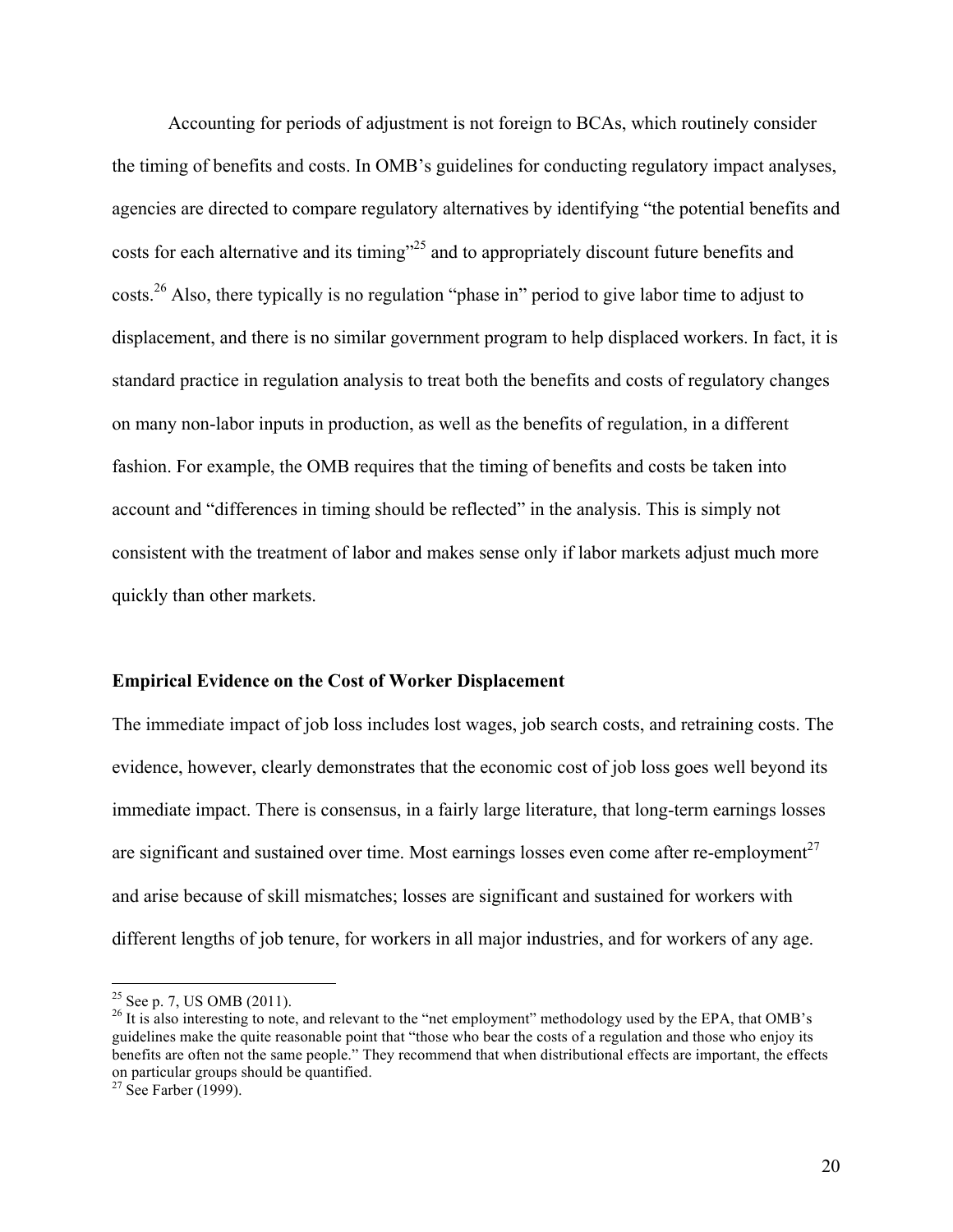Recent work based on improved datasets has discovered that losses are greater and longer-lasting than previously estimated. For example, von Wachter, Song, and Manchester (2011) examine longitudinal data from Social Security records covering as much as 30 years of earnings. They examine job displacements during the 1982 recession and find that losses can last in excess of 20 years. Recent estimates by Davis and von Wachter (2011) also examine longitudinal Social Security records of high-tenure workers from 1974 to 2008. They find an average discounted loss of 1.4 years of earnings—when labor markets are functioning well—and a surprisingly large 2.8 years of earnings during periods of high unemployment (exceeding 8 percent).

Much of the literature has focused on workers with significant job tenure, but studies have also focused on a number of different types of job loss using data from a range of sources, including the Displaced Worker Survey,<sup>28</sup> the Panel Study of Income Dynamics,<sup>29</sup> the Health and Retirement Study,  $30$  and the National Longitudinal Survey of Youths.<sup>31</sup> Although workers of all tenure are significantly impacted, the loss is particularly large for displaced workers with significant job tenure, as can result when new regulations impact an industry for the first time.<sup>32</sup> Other work has shown that areas of the country where economic conditions are worse experience greater earnings losses; however, losses are large and longlasting even in regions with strong economies.<sup>33</sup> Of particular importance for regulatory impact analysis, re-employment in the same industry seems to result in less job mismatch and

<sup>&</sup>lt;sup>28</sup> This survey focuses on persons losing jobs where they had tenure with a company of at least three years. <sup>29</sup> This is a longitudinal household survey that measures economic, social, and health factors over multiple

generations. It has been ongoing since 1968.<br>
<sup>30</sup> This is a longitudinal survey of people over the age of 50.<br>
<sup>31</sup> These are longitudinal surveys of youth cohorts beginning when participants were 14–22 years old.<br>
<sup>32</sup>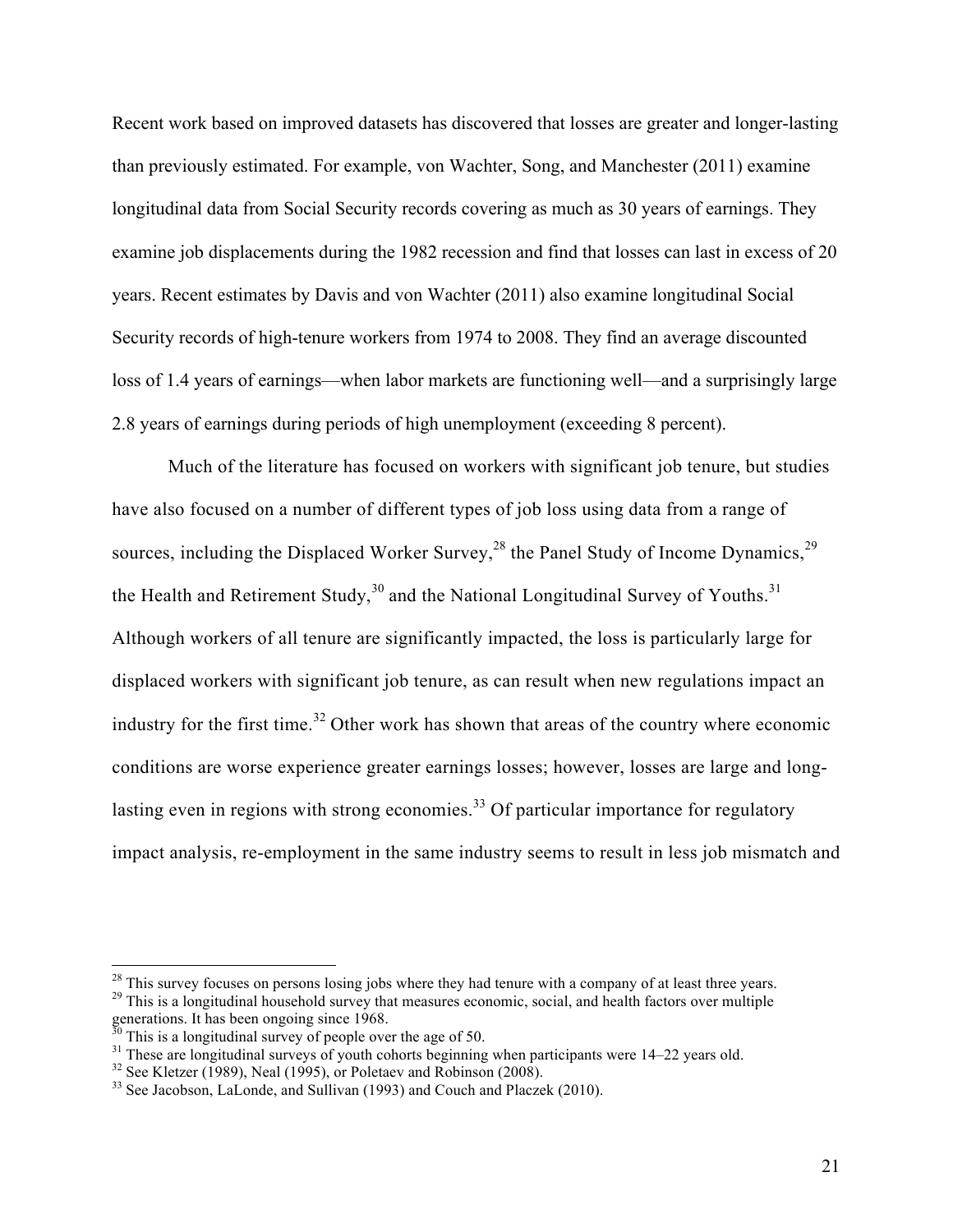smaller earnings losses.<sup>34</sup> Further, while older workers may have larger earnings losses initially, younger workers may have more persistent losses.<sup>35</sup>

In addition to earnings losses, job displacement impacts other welfare-related outcomes such as future job stability, earnings volatility, health and mortality,  $36$  and even family outcomes—such as the educational and future labor market performance of children. Helliwell and Huang (2011) examine the impact of higher local unemployment rates and find evidence that "unemployment has significant spillover effects on those who are not themselves unemployed." They estimate that the total overall impact on others is twice as large as the impact on the unemployed themselves. In addition, a recent work by Krueger and Mueller (2011) finds evidence of a particularly large job displacement cost both during and after the great recession. Although hard to quantify, US agencies routinely estimate these types of impacts as part of their RIA, but only for purposes of identifying the benefits of health or environmental regulations never with respect to the cost of unemployment.

A simple exercise is possible that relies on even an incomplete estimate of the economic cost of job displacement from regulatory changes. If we return to our example of the EPA regulatory impact analysis report on the Toxics Rule, we can apply the Davis and von Wachter (2011) dollar estimate of job displacement. In table 1, I have added the mean annual salary in each of the affected industries in column 4. Applying the 2.8 years of lost

<sup>&</sup>lt;sup>34</sup> See Neal (1995) and Carrington (1993).<br><sup>35</sup> See Couch (1998) and Chan and Stevens (2004) for studies on older workers, and Kahn (2010) and von Wachter, Song, and Manchester (2011) for studies on younger workers.

<sup>&</sup>lt;sup>36</sup> See Burgard, Brand, and House (2007) and Sullivan and von Wachter (2009). The latter estimated a reduction in life expectancy of 1 to 1.5 years.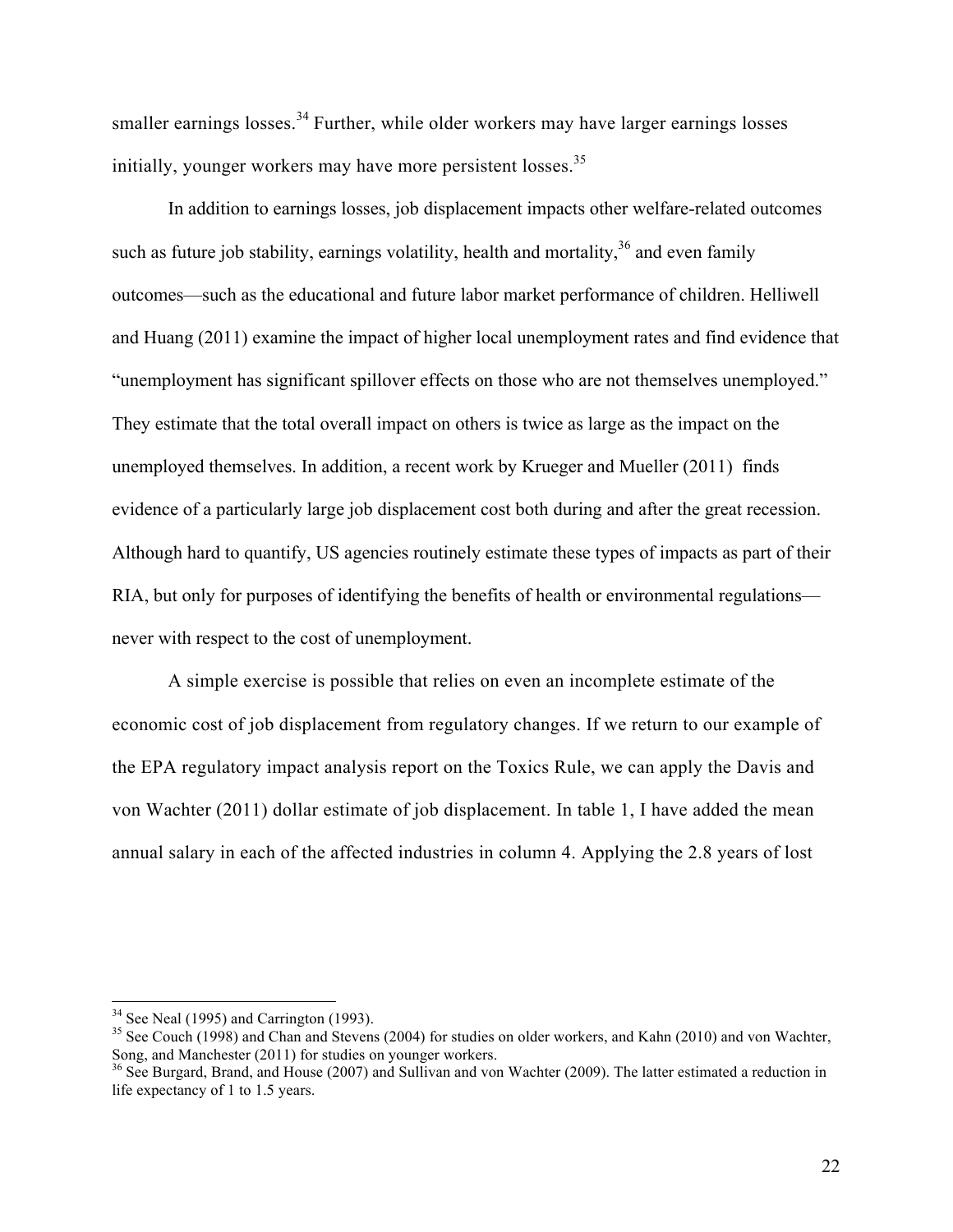earnings, it appears that there is an additional \$2 billion in earnings losses from the regulation not included in the analysis.<sup>37</sup>

The economic conditions in the macro-economy and in the impacted industries are likely to affect the costs of job displacement. The amount of labor market flexibility, credit market flexibility, the state of housing markets, and the unemployment rate will affect job displacement costs in the broad economy. Further, in the specific industry, compliance costs will be affected by the ease with which firms in other industries can absorb the occupations of the displaced workers, the industry's natural labor turnover rate, the uniqueness of the occupations in the industry, the specific industry skills that workers possess, the employment and occupation trends in the industry, and the regions of the country regulation impacts.

#### **Conclusion**

!!!!!!!!!!!!!!!!!!!!!!!!!!!!!!!!!!!!!!!!!!!!!!!!!!!!!!!!!!!!

Federal agencies are required to provide regulatory impact analyses that assess the benefits and costs of significant regulatory actions. Although it is generally not possible to take macroeconomic and dynamic effects into account for specific regulatory changes, these effects may be the most important for an economy. Agencies do typically estimate the total long-run efficiency impact in benefit-cost analyses and, although the long-run employment effects may be implicitly included in economic efficiency estimates of lost market surplus, the employment effects could also be explicitly estimated with existing methodology. It is generally meaningless to include a simple job count in benefit-cost analyses, and recent efforts by the EPA to argue in regulatory impact analyses that there will always be a very small employment effect—because of the Morgenstern, Pizer, and Shih (2002) study—is misguided at best. Currently, it is common

 $37$  If the job loss is a much higher 21,000 jobs in the electrical generation industry, then the quarter million job loss overall becomes an earnings loss of over \$40 billion that is not included in the analysis.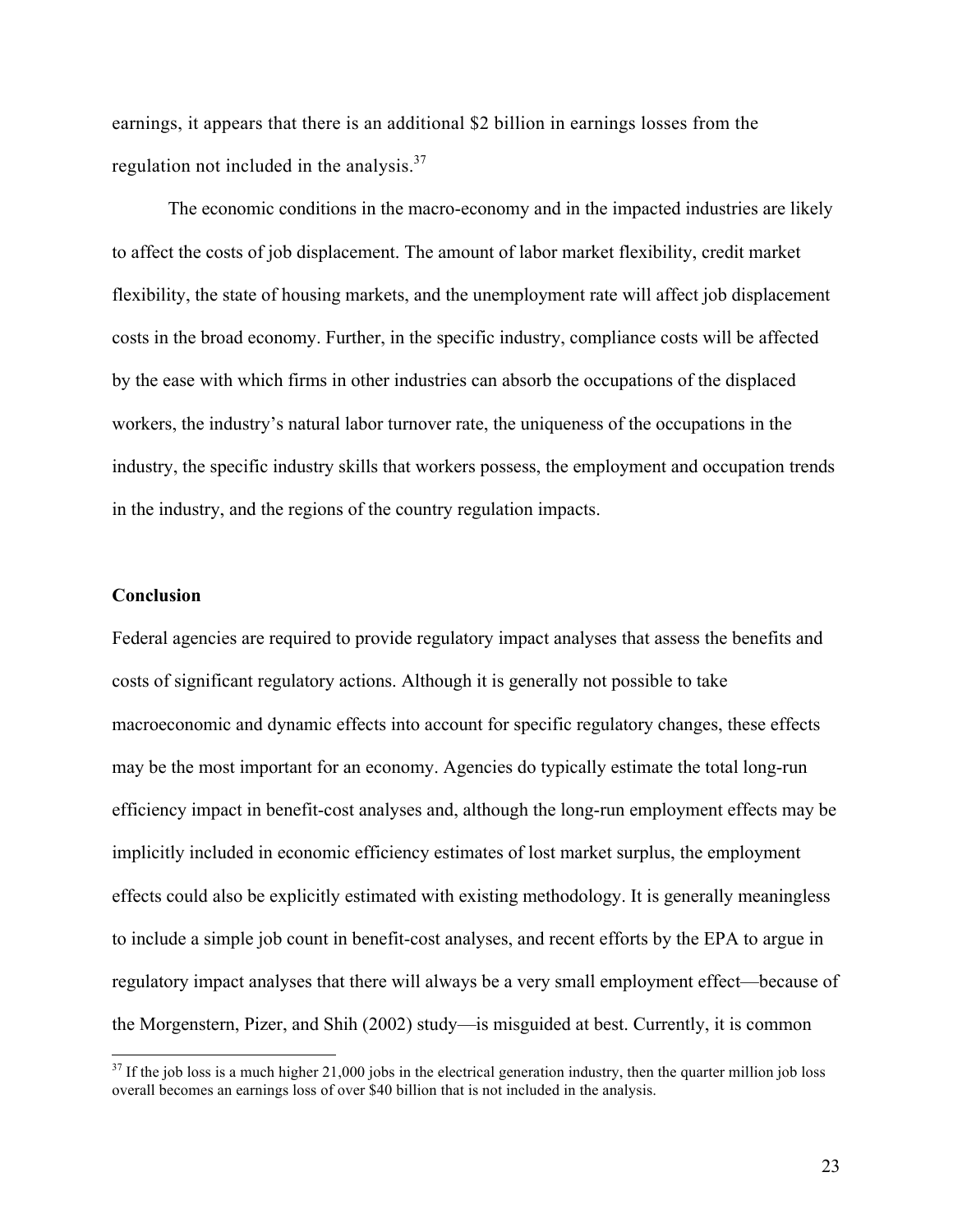practice to ignore temporary employment effects of regulatory changes, but the evidence is overwhelming that job displacement does, in fact, cause significant and long-lasting declines in earnings. At the very least, federal agencies should characterize the workers likely to be displaced by regulatory changes, develop methodologies to estimate the likely costs of this displacement, and include them as part of a benefit-cost analysis.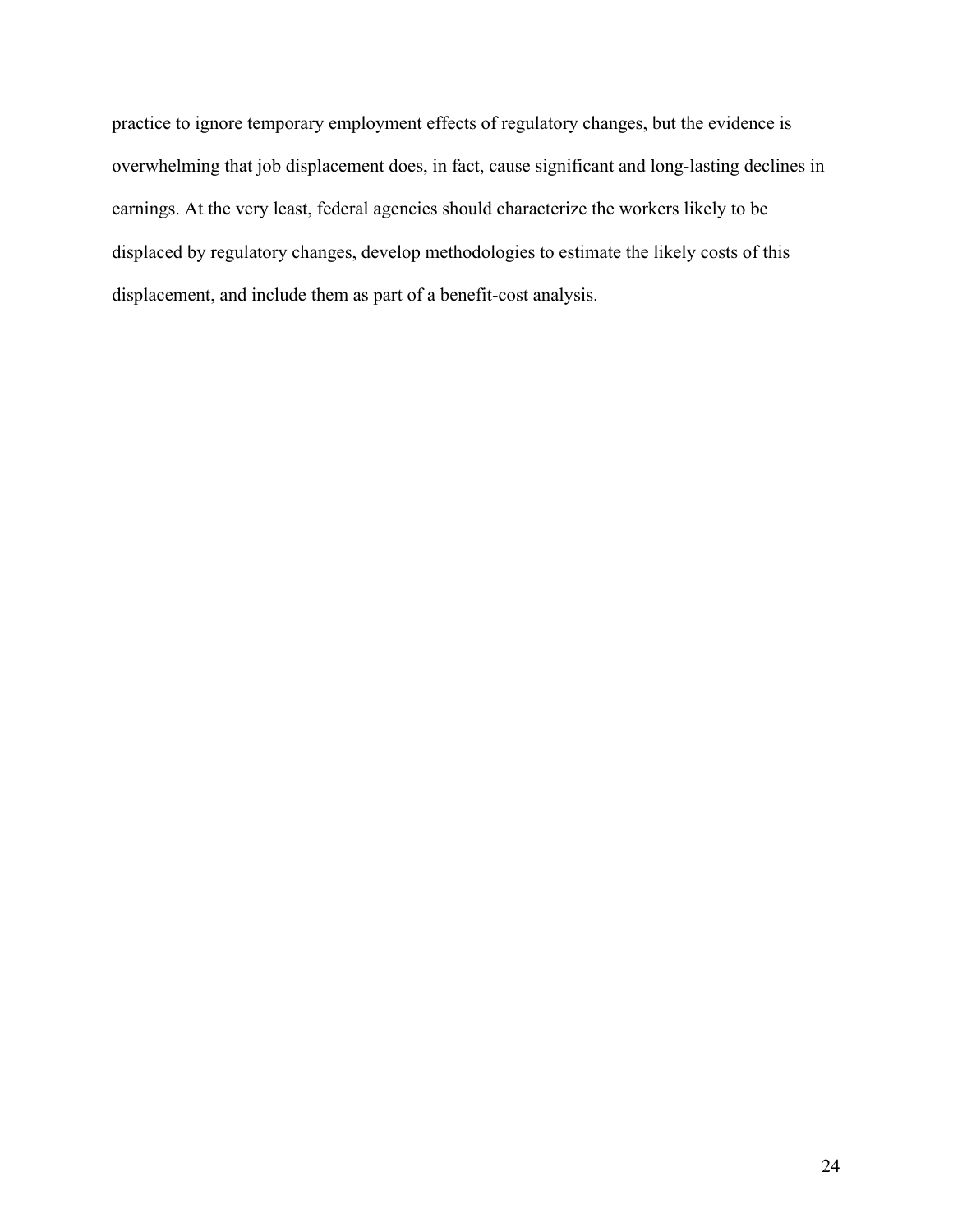## **References**

Borjas, George J. 2012. *Labor Economics*, 6th ed., New York: McGraw Hill.

- Burgard, Sarah A., Jennie E. Brand, and James S. House. 2007. "Toward a Better Estimation of the Effect of Job Loss on Health." *Journal of Health and Social Behavior* 48 (4): 369–84.
- Carrington, William J. 1993. "Wage Losses for Displaced Workers: Is It Really the Firm That Matters." *Journal of Human Resources* 28 (3): 435–62.
- Chan, Sewin, and Ann H. Stevens. 2004. "How Does Job Loss Affect the Timing of Retirement?" *Contributions to Economic Analysis and Policy* 3 (1): 1–24.
- Couch, Kenneth A. 1998. "Late Life Job Displacement." *The Gerontologist* 38 (1): 7–17.
- Couch, Kenneth A., and Dana W. Placzek. 2010. "Earnings Losses of Displaced Workers Revisited." *American Economic Review* 100 (1): 572–89.
- Crafts, Nicholas. 2006. "Regulation and Productivity Performance." *Oxford Review of Economic Policy* 22 (2): 186–202.
- Davis, Steven J., and Till M. von Wachter. 2011. "Recessions and the Cost of Job Loss." Working Paper No. w17638. National Bureau of Economic Research.
- Ellig, Jerry, and John Morrall. 2010. "Assessing the Quality of Regulatory Analysis: A New Evaluation and Data Set for Policy Research." Mercatus Working Paper 10-75. Arlington, VA: Mercatus Center at George Mason University.
- EPA (Environmental Protection Agency). 2000. *US Guidelines for Preparing Economic Analyses*. Washington, DC: EPA.
- $-$ . 2009. *Regulatory Impact Analysis for the Final Transport Rule Docket ID No. EPA-HQ-OAR-2009-0491*. Washington, DC: EPA.
- ———. 2011a. *US Guidelines for Preparing Economic Analyses*. Washington, DC: EPA.
- ———. 2011b. *Regulatory Impact Analysis of the Proposed Toxics Rule: Final Report*. Washington, DC: EPA.
- Farber, Henry. 1999. "Alternative and Part-Time Employment Arrangements as a Response to Job Loss." *Journal of Labor Economics* 17 (4.2): S142–S169.
- Fraas, Arthur, and Randall Lutter. 2011. "On the Economic Analysis of Regulations at Independent Regulatory Commissions." *Administrative Law Review*. 63: 213–16.
- Hahn, Robert W. 1998. "Policy Watch: Government Analysis of the Benefits and Costs of Regulation." *Journal of Economic Perspectives* 12 (4): 201–10.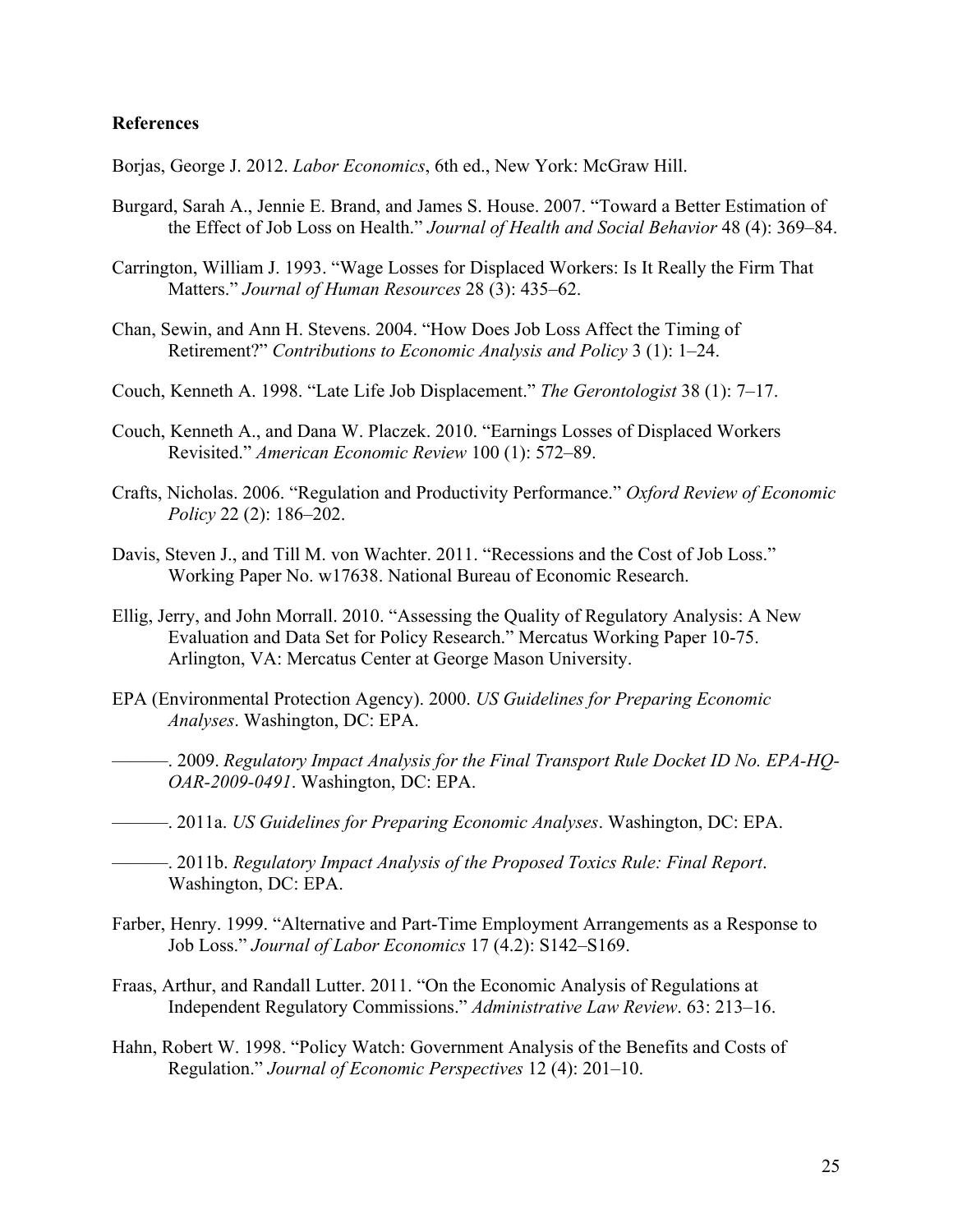- Hahn, Robert W., and Patrick Dudley. 2007. "How Well Does the Government Do Cost–Benefit Analysis?" *Review of Environmental Economics and Policy* 1 (2): 192–211.
- Hahn, Robert W., and Paul C. Tetlock. 2008. "Has Economic Analysis Improved Regulatory Decisions?" *Journal of Economic Perspectives* 22 (1): 67–84.
- Harrington, W., and R. D. Morgenstern. 2004. *Evaluating Regulatory Impact Analyses*. Washington, DC: Resources for the Future.
- Helliwell, John F., and Haifang Huang. 2011. "New Measures of the Costs of Unemployment: Evidence from the Subjective Well-Being of 2.3 Million Americans." National Bureau of Economic Research (NBER) Working Paper 16829. Cambridge: NBER.
- Iraldo, Fabio, Francesco Testa, Michela Melis, and Marco Frey. 2011. "A Literature Review on the Links Between Environmental Regulation and Competitiveness." *Environmental Policy and Governance* 21 (3): 210–22.
- Jacobson, Louis, Robert LaLonde, and Daniel Sullivan. 1993. "Earnings Losses of Displaced Workers." *American Economic Review* 83 (4): 685–709
- Kahn, Lisa. 2010. "The Long-Term Labor Market Consequence of Graduating College in a Bad Economy." *Labor Economics* 17 (2): 303–16.
- Kletzer, Lori. 1989. "Returns to Seniority After Permanent Job Loss." *American Economic Review* 79 (3): 536–43.
- Krueger, Alan B. and Andreas Mueller. 2011. "Job Search, Emotional Well-Being, and Job Finding in a Period of Mass Unemployment: Evidence from High Frequency Longitudinal Data [with Comments and Discussion]." *Brookings Papers on Economic Activity* 1-81.
- Masur, Jonathan S., and Eric A. Posner. 2012. "Regulation, Unemployment, and Cost-Benefit Analysis." *Virginia Law Review* 98: 579.
- Morgenstern, R. D., W.A. Pizer, and J. Shih. 2002. "Jobs Versus the Environment: An Industry-Level Perspective." *Journal of Environmental Economics and Management* 43: 412–36.
- Morgenstern, Richard and Winston Harrington. 2004. "Evaluating Regulatory Impact Analyses." Discussion Papers dp-04-04. Washington, DC: Resources For the Future.
- Neal, Derek. 1995. "Industry-Specific Human Capital: Evidence from Displaced Workers." *Journal of Labor Economics* 13 (4): 653–77.
- Organisation for Economic Co-operation and Development (OECD). 2008. *Introductory Handbook for Undertaking Regulatory Impact Analysis*. Paris: OECD.
- Parker, David, and Colin Kirkpatrick. 2012a. "Measuring Regulatory Performance." OECD Expert Paper 2. Paris: OECD.